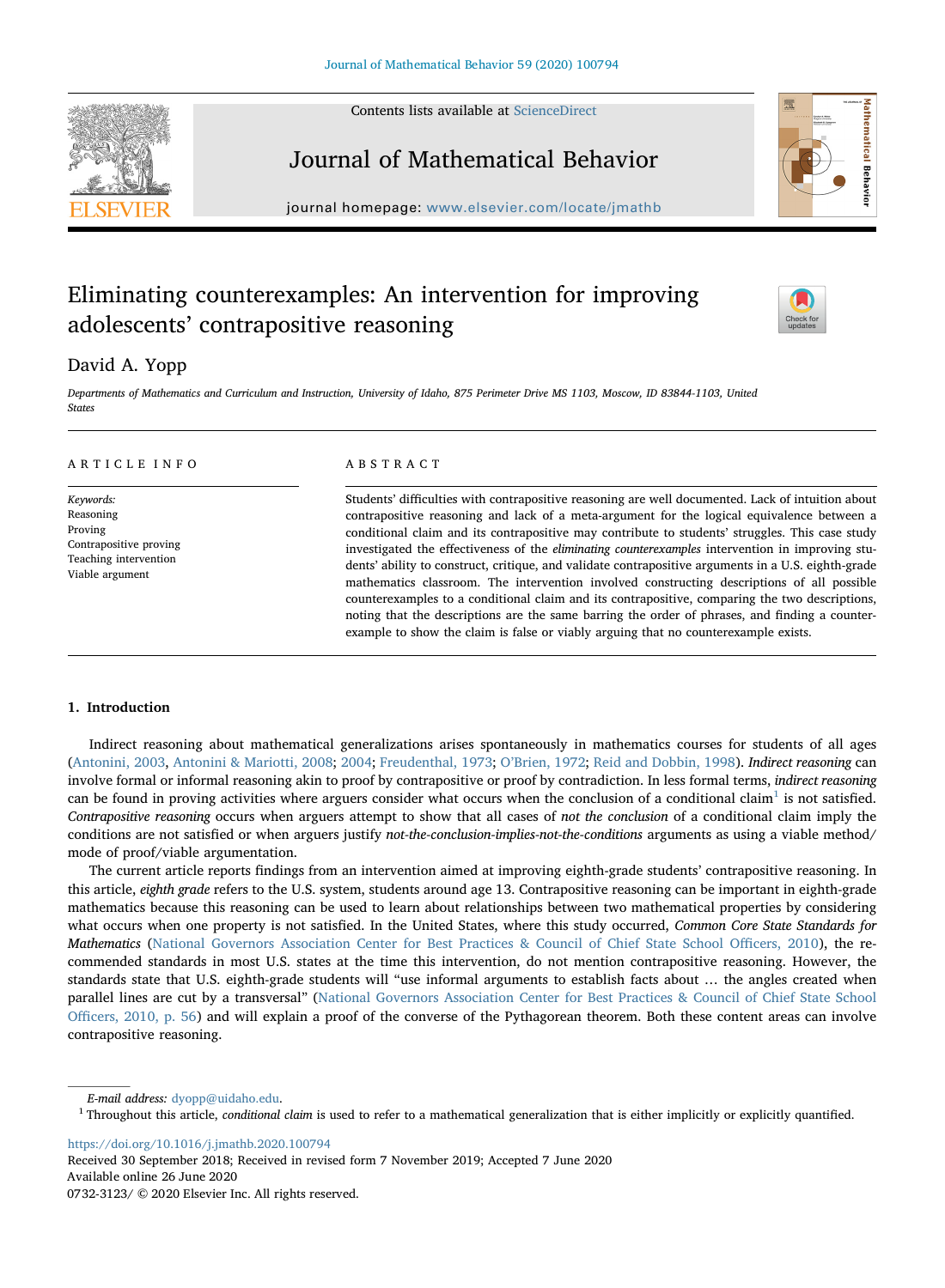For example, a student addressing the claim that when parallel lines are cut by a transversal, interior angles on the same side of the transversal sum to 180 degrees can be asked to consider what happens when two lines are cut by a transversal but the measures of a pair of interior angles on the same side of a transversal sum to less than 180 degrees. The student might acknowledge that these properties make the lines "angle in" toward each other, causing the lines to eventually intersect. Perhaps the student acknowledges that a pair of angles with measures summing to less than 180 degrees leaves "room" for another third angle to create a triangle with a vertex where the lines intersect. This informal observation can be summarized as illustrating that if a pair of interior angles on the same side of  $a$ transversal sum to less than 180 degrees, then the lines are not parallel. Using contraposition reasoning, this observation can be leveraged to conclude that the original claim is true. However, to draw such conclusions and affirm the overarching method/mode of argumentation as viable, the student likely needs training in the relationship between a conditional claim and its contrapositive.

In fact, previous studies seem to suggest that the last sentence is true. Studies have demonstrated that justifications for the relationship between a conditional claim and its contrapositive are often not in place and that students tend to do poorly on indirect reasoning tasks. In previous studies, students failed to recognize indirect arguments as proofs ([Antonini, 2004](#page-15-2)) and struggled negating conditions and conclusions ([Leron, 1985](#page-15-7)). Students familiar with indirect proving methods have even rejected indirect proofs as operating in absurd worlds ([Antonini & Mariotti, 2008](#page-15-1)).

Interventions for improving students' proof, proving, and viable argumentation practices and knowledge are sparse and are even rarer for contrapositive proving and reasoning ([Stylianides, Stylianides, & Weber, 2017](#page-15-8)). This may be due in part to the difficulty in designing proof, proving, and viable argumentation interventions, particularly for eighth-grade students. In fact, envisioning indirect reasoning approaches and justifications that are both accessible to eighth-grade students and consistent with what students will learn later can be challenging. Eighth-grade students may not have access to classical logic, where logical equivalences such as those between conditional claims and their contrapositives are established. Interventions based in the approaches found in undergraduate introduction-to-proof textbooks (where contrapositive proving is often taught) may not be helpful because many of these textbooks develop the logical equivalences between a conditional claim and its contrapositive using truth tables and propositional logic [\(Dumas](#page-15-9) [& McCarthy, 2007;](#page-15-9) [Esty & Esty, 2013;](#page-15-10) [Krantz, 2002\)](#page-15-11) and extend the results to predicate logic by viewing propositional statements as formulas in a variable *x* predicated by quantifiers (e.g., [Dumas & McCarthy, 2007](#page-15-9)). These formal approaches are not consistent with what is currently taught in U.S. eighth-grade classrooms and may be ineffective anyway [\(Antonini, 2004](#page-15-2)).

Moreover, the self-reported practices and learning experiences of expert mathematicians also may be unhelpful for developing interventions. Literature describing how mathematicians justify contrapositive argumentation is sparse, and it is difficult to determine how experts came to know about contrapositive reasoning. Experts trained in classical logic may find the link between  $p \rightarrow q$ and *not*  $q \rightarrow not p$  so obvious it requires no explanation [\(Antonini, 2004\)](#page-15-2).

Fortunately, there may be other, mathematically less formal ways of approaching this problem. [Antonini \(2004\)](#page-15-2) posits that students might benefit from producing informal arguments of the form "If [blank] were not so, then [blank] would happen," then guiding students toward the contrapositive structure, and existing psychology literature describes informal indirect reasoning of people not necessarily trained in formal logic. The premise of the current article is that people's informal indirect reasoning as described by prior researchers can be leveraged to develop and justify indirect arguments and distinguish these arguments from direct arguments.

#### 1.1. Introduction to the eliminating counterexamples approach to contrapositive reasoning and its theoretical origins

The intervention described in this article was motivated in part by considering ways in which peoples' everyday reasoning abilities can be leveraged toward reasoning that better aligns with mathematical notions of proof, proving, and viable argumentation. One scheme from the psychology literature that seeks to describe people's everyday reasoning is the pragmatic reasoning scheme ([Cheng & Holyoak, 1985](#page-15-12)). This scheme suggests that people reason using context-referenced reasoning rules and the natural-language meanings of words like "only if." Another scheme is the mental models reasoning scheme ([Johnson-Laird, 1983\)](#page-15-13), which suggests that people build alternative models to a conditional claim and then leverage these models to eliminate the possibility of counterexamples. These psychological models attempt to explain reasoning, but I assert that these models can be reenvisioned to offer ideas about how to improve contrapositive reasoning.

The eliminating counterexamples (ECE) approach ([Yopp, 2017](#page-15-14)) to contrapositive reasoning sought to do this by basing the approach, in part, on a reenvisioning of one of the mental-models reasoning scheme's tenets—that reasoners may construct alternative models to a conditional claim's conclusion when reasoning about the truth of a claim. The ECE intervention involved a related approach: developing a description of all possible cases of counterexamples to a conditional claim (i.e., a hypothetical model for alternatives to a conditional claim) and then, when the claim is true, demonstrating that no example satisfies this description. The ECE approach also leveraged tenets from the pragmatic scheme. Arguers can make sense of the approach both in and out of context through the meaning of the phrase "only if"—a conditional claim is true only if no counterexample exists; lines are parallel only if alternate interior angles sum to 180 degrees.

While contrapositive reasoning involves a reasoning rule that when every object satisfying not-the-conclusion also has the property not-the-conditions, the original claim is true, a justification for why this mode of reasoning supports the original claim is needed. This justification can be constructed from the ECE approach by acknowledging that conditional claims are true if and only if no counterexamples exist. Arguers can note that showing not-the-conclusion implies not-the-conditions demonstrates that cases of the conditions and not-the-conclusion cannot exist. Alternatively, the arguer can note that the collection of counterexamples to the original conditions claim is equal to the collection of counterexamples to its contrapositive, which informally supports the logical equivalence of these two forms. Eliminate counterexamples to either one of these forms, and you have eliminated counterexamples to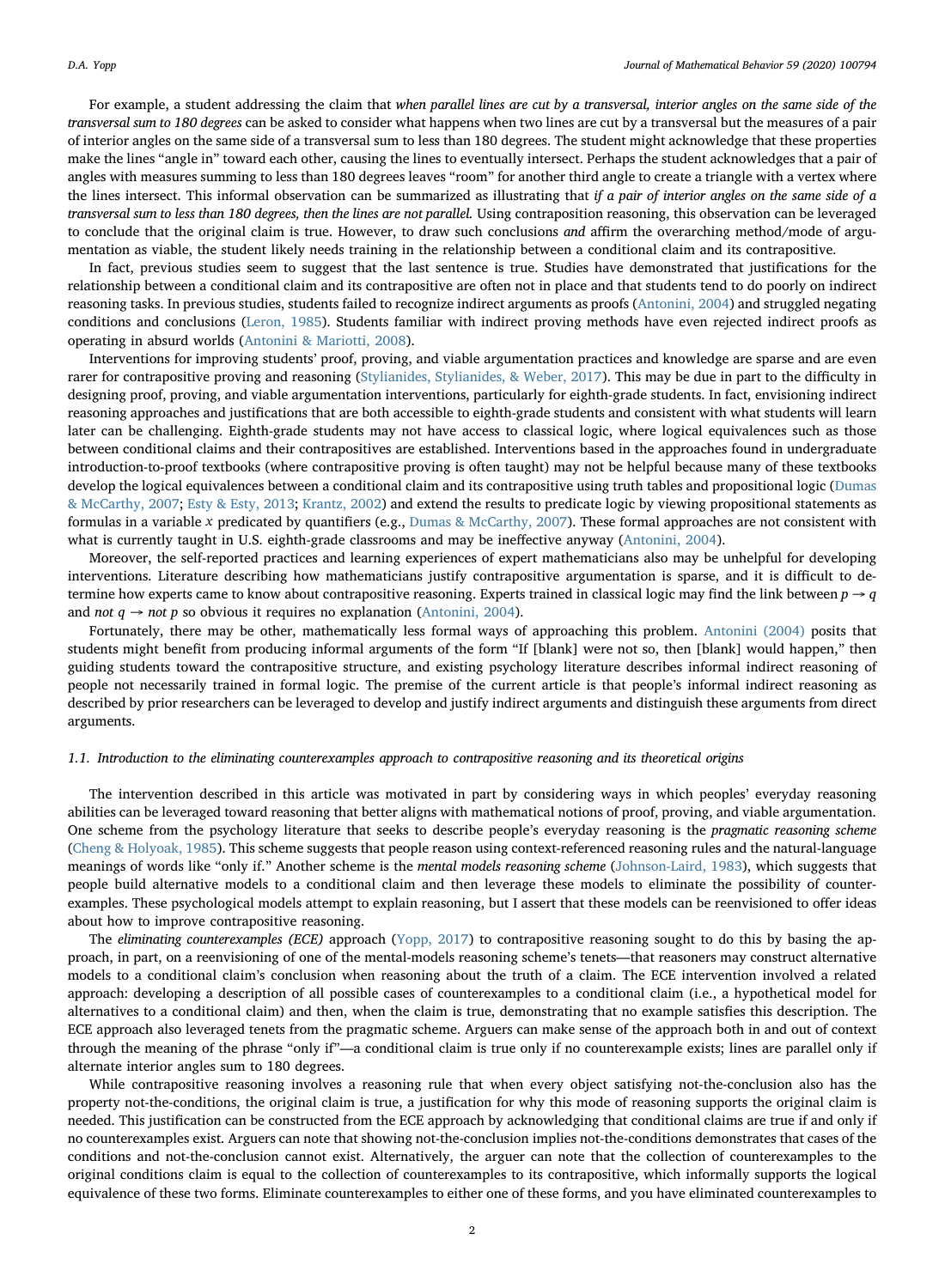the other. The pragmatic reasoning scheme can come into play when the arguer uses phrase like "only if" when describing reasoning about the existence of counterexamples. When considering possible counterexamples to  $p$  implies  $q - p$  and not  $q -$ an arguer may reason that not *q* occurs only if *p* does not happen.

[Yopp \(2017\)](#page-15-14) argued that the ECE approach is consistent with learning from propositional and predicate logic, and yet the approach is distinct from how contrapositive proof and proving are presented in undergraduate mathematics textbooks. Yopp reported that this approach was both accessible and useful to a particular mathematically advanced eighth-grade student as she constructed, critiqued, and validated contrapositive arguments.

#### 1.2. The research question addressed

In this study, I extended the findings of [Yopp \(2017\)](#page-15-14) to a larger and more academically diverse group of students enrolled in eighth-grade mathematics. I explored the changes that occurred among students' responses to assessment items that involved either direct or indirect reasoning after the students experienced the ECE intervention, an intervention that teaches the ECE approach. The following research question was addressed: In what ways do a group of students enrolled in a U.S. eighth-grade mathematics course change their contrapositive reasoning in response to the ECE intervention?

## 2. Literature on contrapositive proving and argumentation

Students' difficulties/discomfort with indirect proof and proving are well established ([Antonini & Mariotti, 2008;](#page-15-1) [Harel & Sowder,](#page-15-15) [1998;](#page-15-15) [Leron, 1985](#page-15-7)). Yet [Brown \(2018\)](#page-15-16) found that students' views about whether an indirect proof is more convincing than a direct argument for the same generalization were more nuanced and subjective than indicated previously. Students' views were dependent on the argument's complexity and student's familiarity with the context. Intuition may also play a role in whether students accept indirect arguments as viable/proof. Students may express accurate intuitions about alternative forms of a conditional claim but not acknowledge logical equivalence between a conditional claim and its contrapositive [\(Antonini, 2004\)](#page-15-2).

Little is known about ways to improve students' contrapositive proof and proving knowledge and practices, but [Antonini and](#page-15-1) [Mariotti \(2008\)](#page-15-1) posited that students may need a meta-theorem to understand contrapositive reasoning's validity. Loosely defined, meta-level reasoning is reasoning about reasoning. To Antonini and Mariotti, a meta-theorem for contrapositive proving consists of (1) a meta-statement for the equivalence between a conditional claim and its contrapositive, (2) a meta-proof of the meta-statement, and (3) a meta-theory that serves as the theoretical basis for the meta-proof. Building upon this suggestion, [Yopp \(2017\)](#page-15-14) replaced Antonini and Mariotti's mathematical formal notions of a meta-theorem for contrapositive proving with the less formal justifications found in the ECE approach. [Yopp \(2017\)](#page-15-14) found that these meta-level justifications and the ECE approach were useful to a particular high-achieving eighth-grade mathematics student as she constructed and critiqued contrapositive arguments.

## 3. Literature on classroom-based interventions in the area of proof, proving, and argumentation

The phrase classroom-based interventions in the area of proof has been used to describe interventions designed to improve understanding or use of proof in formal mathematics learning settings at any grade level ([Stylianides et al., 2017\)](#page-15-8). According to [Stylianides](#page-15-8) [et al. \(2017\)](#page-15-8), "The number of such studies is small and acutely disproportionate to the number of studies that have documented problems of classroom practice [in the area of proof] for which solutions are sorely needed" (p. 253).

A few classroom-based intervention studies demonstrated that students' perspectives on what constitutes proof of a generalization can be shifted from acceptance of empirical or intuitive justifications to desires for more secure justifications [\(Mariotti, 2013;](#page-15-17) [Stylianides & Stylianides, 2009\)](#page-15-18). A few other classroom-based interventions demonstrate the possibility of improving students' understandings of norms for proof (e.g., [Alibert & Thomas, 2002;](#page-15-19) [Goos, 2004\)](#page-15-20).

Instruction and teacher input on proof and proving practice or strategies appear to be important in improving students' proof and proving responses. [Komatsu \(2017\)](#page-15-21) found that the proving tasks with diagrams plus teachers' actions encouraged students to discover cases that reject proofs, refute statements, modify proofs, disclose hidden conditions, or restrict domains of the statements. [Yopp](#page-15-22) [\(2015\)](#page-15-22) demonstrated that explicit instruction on (1) the mathematical register for stating existence claims and generalizations, (2) frameworks/standards for generating types of arguments for each type of claim, and (3) metamathematical practices like those in [Lakatos \(1976\)](#page-15-23), such as searching for counterexamples and restricting claims to avoid counterexamples, can improve preservice elementary teachers' responses to false generalization. Perhaps most relevant to the current study, [Jahnke and Wambach \(2013\)](#page-15-24) reported on an intervention in Germany that improved eighth-grade students' understanding that proofs depend on assumptions. Despite this progress, middle-grade interventions in the area of proof are limited, and not all intervention studies have demonstrated positive results. [Fan, Qi, Liu, Wang, and Lin \(2017\)](#page-15-25) reported on an intervention involving Chinese eighth-grade students who received instruction on drawing auxiliary lines to solve proving tasks. Fan et al. found no effect overall but argued that the treatment group did better than the comparison group on "high-level cognitive" tasks.

#### 4. Theoretical framework

As mentioned above, [Yopp \(2017\)](#page-15-14) explored an intervention for improving a particular student's contrapositive reasoning using the ECE approach, which takes a less formal approach than developing a meta-theorem as suggested by [Antonini and Mariotti \(2008\).](#page-15-1) The approach involved working with contrapositive reasoning at two levels: the level of a particular generalization (arguing that the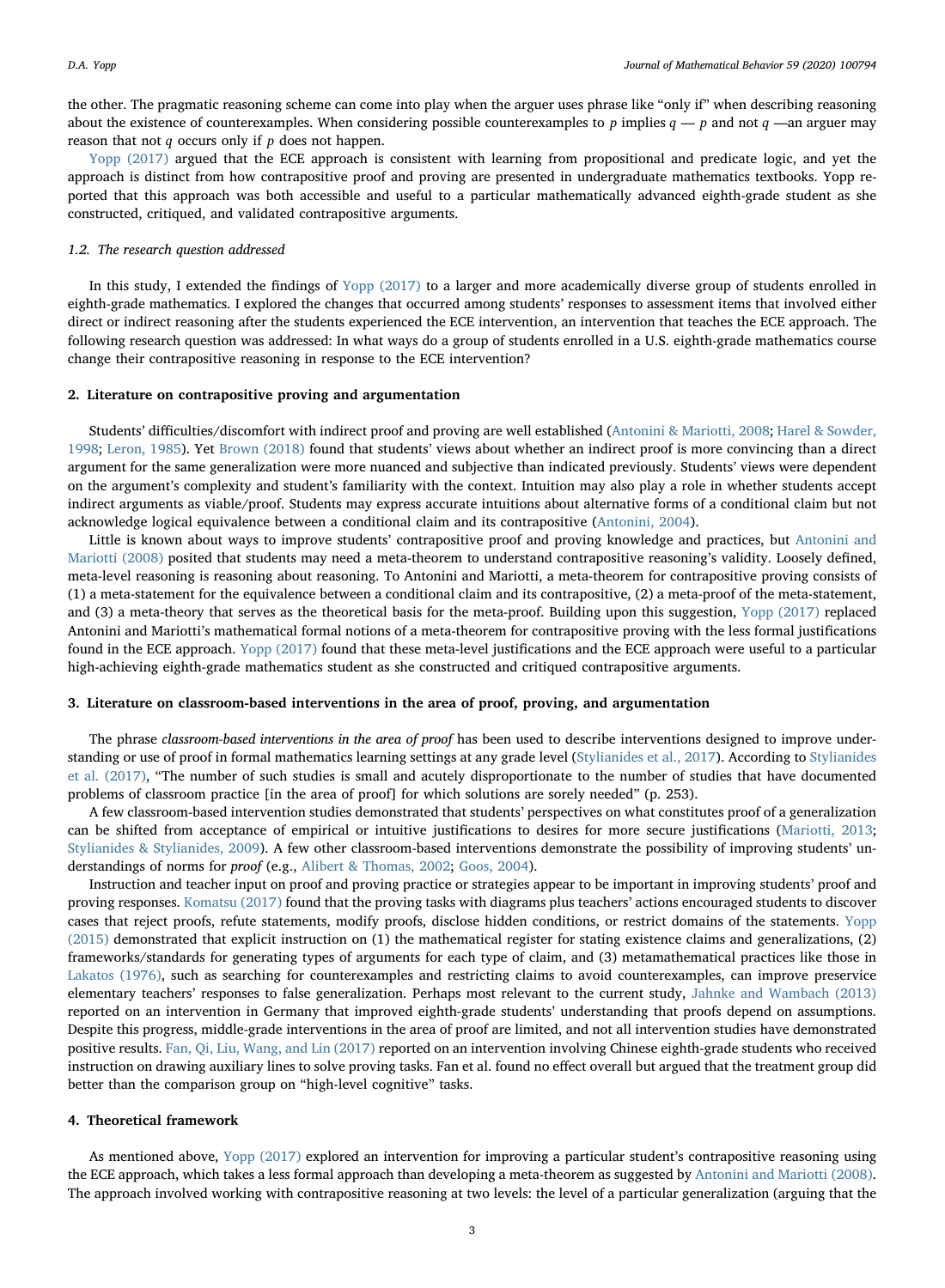particular generalization is true) and the metamathematical level (justifying contrapositive argumentation as a viable mode of argumentation).

#### 4.1. More on the theory behind the eliminating counterexamples intervention

At the level of a particular generalization, the ECE approach involves developing a description of the collection of all possible counterexamples to a generalization (in conditional claim form) and arguing that no example satisfies the description. At the metamathematical level, the approach involves at least one of two activities, (1) developing descriptions of the possible counterexamples to a conditional claim and its contrapositive and noting the two descriptions are the same, barring order of phrases, and generalizing the findings, or (2) noting that contrapositive argumentation eliminates the possibility of counterexamples by demonstrating that the properties of the conditions and those of not-the-conclusion cannot occur simultaneously. The later may occur in less than mathematically formal language, using phrases such as "only if," as described in the pragmatic reasoning scheme literature [\(Cheng &](#page-15-12) [Holyoak, 1985\)](#page-15-12). Either activity leads to a notion of contrapositive argumentation as eliminating the possibility of counterexamples to the original generalization (conditional claim).

The ECE approach and corresponding intervention were developed with reflection on nearly a decade of research on proof, proving, and viable argumentation in mathematics learning environments)[Yopp, 2011](#page-15-26), [2014,](#page-15-27) [2015,](#page-15-22) [2017](#page-15-14)). Critical to the intervention's development was reflection on potential roles of proof/proving in mathematics instruction. [Yopp \(2011\)](#page-15-26) explored how some mathematics professors use proof in their classrooms. This study enabled a richer understanding of the possible uses of proof and proving in mathematics teaching. Most compelling were uses for increasing understanding of theorems being proved and of the definitions of the mathematical objects in those theorems. [Yopp \(2011\)](#page-15-26) also developed a distinction between proving to establish horizontal connections and proving to establish vertical connections:

Systematization or axiomatization builds an expanding theory based on axioms or definitions with intent to order results, which can be described as a "vertical" structure. Building connections among mathematical ideas can be "horizontal" in that proof can connect two seemingly unrelated mathematical results whose proofs do not directly depend on each other. A person connecting mathematical ideas may have no interest in developing a coherent mathematical theory and, instead, may only be interested in the mathematics ideas at hand. (p. 123)

Learning environments not focused on systemization can take advantage of opportunities to connect and coordinate ideas without being precise about which result was established first. This acknowledgment was important to the ECE intervention's design because current U.S. eighth-grade standards, at the time of this study, do not call for systemization [\(NGACBP & CCSSO, 2010\)](#page-15-6) but do ask that students make arguments and learn proofs. Consequently, the ECE intervention places emphasis on acknowledging that arguments appeal to already-learned results, not axiomatic systems development.

The ECE intervention also employed [Yopp's \(2015\)](#page-15-22) idea that students need explicit instruction on the language of proof, the technical skills needed to construct proofs, and the canonical practices and beliefs of mathematicians. [Yopp \(2015\)](#page-15-22) found that students benefited from explicit instruction on the mathematical register (e.g., for all, if-then, there exists), on closed versus open sentences, on counterexamples and their meanings, on standards for proving existence claims and generalizations, on distinctions between expressing one's ideas/thoughts and developing viable arguments or proofs, and on the practice of exception barring ([Lakatos, 1976](#page-15-23)). [Yopp, 2015](#page-15-22)Yopp (2015) found that students also benefited from developing descriptions of the collection of all possible counterexamples to a generalization when participating in metamathematical practices similar to those in [Lakatos \(1976\).](#page-15-23)

The ECE intervention encouraged example uses for various purposes, including understanding what a claim says and providing a referent for proving the claim. This encouragement was found in [Yopp \(2014\)](#page-15-27) finding that students in an undergraduate introductionto-mathematical-proofs class used examples in productive ways when exploring conjectures and knew that their examples did not prove the generalization they explored. Students used examples to develop shared meanings of a task, communicate meanings/ approaches to other students, express/resolve disagreements about interpretations/approaches, construct existence arguments, and navigate a generalization with a nested existence quantifier.

The ECE intervention also embraced [Yopp and Ely's \(2016\)](#page-15-28) assertion that arguments leveraging an example as a referent (e.g., generic examples) can qualify as formal proof. [Yopp and Ely \(2016\)](#page-15-28) positioned arguments that leverage examples on the same level of rigor/sophistication as arguments that rely on variable-based expression, equations, or diagrams, provided that the example-based arguments satisfy a collection of criteria that ensure the argument does not appeal to any feature of the referent not shared by all cases in the domain of the generalization being proved. Authors placed less emphasis on what example/referent is used in an argument than on how the example is used.

Finally, the intervention acknowledged that students may acquire sophisticated ways of thinking about proof, proving, and viable argumentation that may not occur to experts. As in [Yopp \(2017\),](#page-15-14) the ECE intervention assumed students' emerging notions of proof, proving, and viable arguments can be leveraged into a framework accessible and useful to learners yet distinct from how experts might present these notions.

#### 4.2. Proof, proving, and viable argumentation

A debate about proof and related terms in mathematics education literature is beyond this article's scope. I offer instead a summary of how I use these terms.

For this study, critiquing an argument refers to assessing its viability, including but not limited to identifying its strengths and weakness, methods/modes of argumentation, logical steps, referent use, and flaws. Validating an argument refers to sanctioning or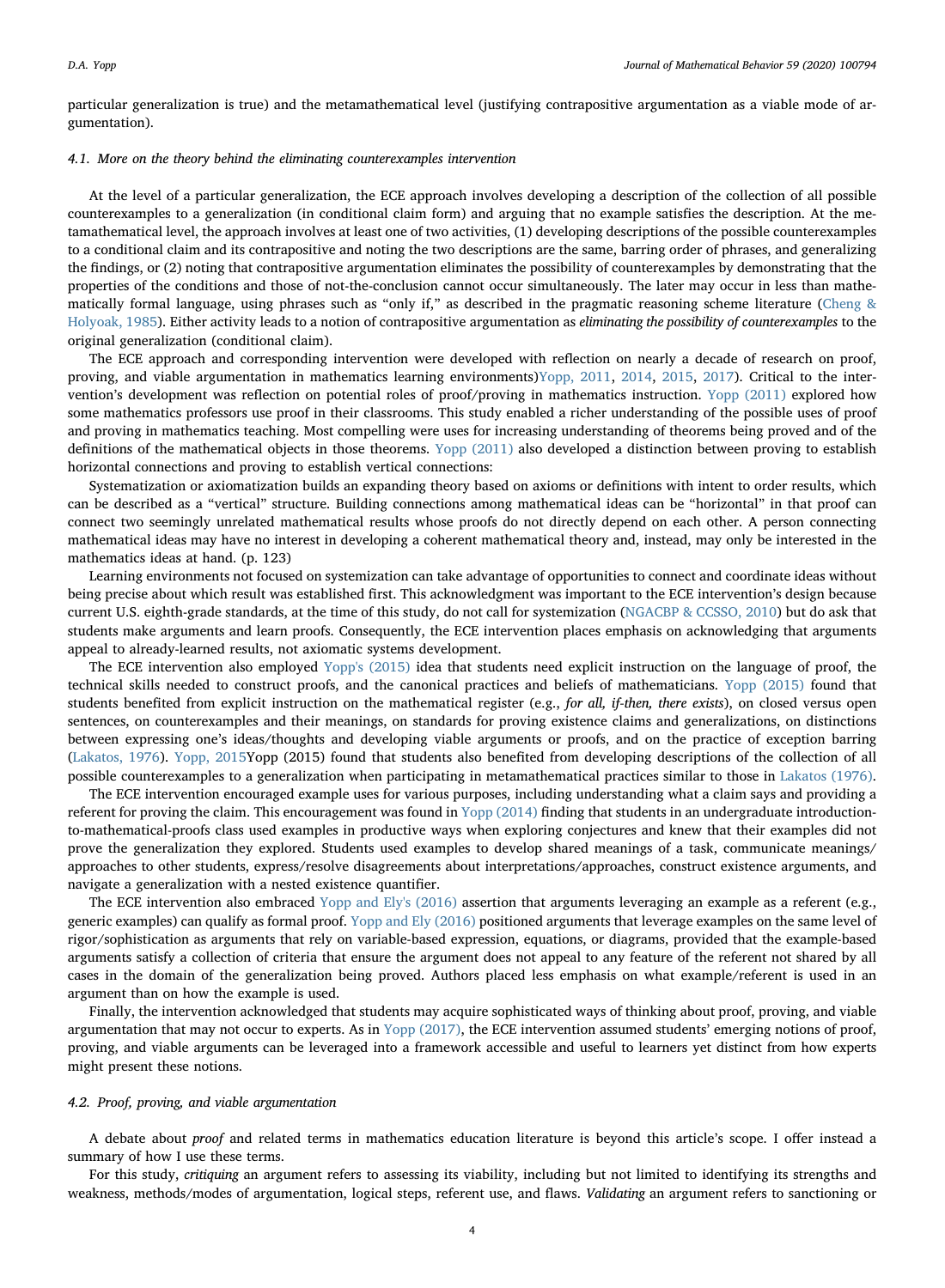affirming part or all of an argument as viable or a proof, or a step in an argument as valid or sound. Justifying refers to supporting or defending the viability of any of the argument's features.

Argument refers to either the support for a claim or both the claim and its support. The term contains no evaluation as to whether the argument can be taken as proof. Argumentation refers to any means used to support or construct a claim. Viable argument refers to an argument that can be taken as proof but may have features that are less than formal, such as implicit inferences or intuitive argumentation/proof approaches that may not align with or attend to canonical methods or modes of proof. For conditional claims, this means that the argument attends to all cases in the domain of the claim and that the argument demonstrates, perhaps using informal language, reasoning, and representations, that there are no examples that satisfy both the conditions and not the conclusion.

## 5. Methods

## 5.1. Interventions that involve teaching

The intervention described in this study involved teaching, and the design adapted practices from an approach that [Simon \(1995\)](#page-15-29) calls a teaching experiment. The field has not drawn a clear distinction between the terms intervention and teaching experiment, with teaching experiment being a somewhat loaded term associated with a particular methodology. Teaching experiments create environments where students' learning is explored and hypothetical models for teaching and learning are elaborated [\(Simon, 1995\)](#page-15-29). In [Simon \(1995\),](#page-15-29) instruction was modified and adapted to meet students' needs as the students' responses were analyzed and the hypothetical model was updated. Interventions often make explicit the types of instruction students will experience, the intended changes anticipated in students, and the mechanisms used to produce the change. Interventions might seek to compare students' learning to a predetermined collection of anticipated outcomes. Teaching experiments might do the same but often seek to document students' activities and conceptions as they engage in materials, activities, and discussions. Despite the distinctions, it is possible to find situations where the two methodologies coincide.

[Stylianides and Stylianides](#page-15-18)' study (2009) stands out as coordinating the two methodologies effectively. This particular study made clear the activities and instruction students experienced, the intended outcomes, and the mechanisms anticipated to cause the change in students' knowledge and actions. Tasks were designed to create cognitive conflict among preservice elementary teachers' notions of proof. Students initially accepted empirical support for generalizations as "proof," only to find one or more counterexamples among the examples not tested. The intervention included tasks and delivery mechanisms designed for the particular change, and data were analyzed against this anticipated change. The current study adopts a similar approach.

#### 5.2. Sample

The study involved 15 students from an eighth-grade mathematics class in a public charter school in the U.S. Northwest. Charter schools are publicly funded but managed by private organizations. U.S. eighth-grade students are typically around age 13, but younger students with high mathematics achievement are often placed in higher-grade mathematics classes without changing the students' overall grade-level status.

In this study, two participating students were seventh graders (age 12), two were sixth graders (age 11), and the remainder were eighth graders (age 13). These students represented diverse levels of prior mathematics achievement, as measured by annual Smarter Balance Assessment Consortium grade-level assessments [\(http://www.smarterbalanced.org/\)](http://www.smarterbalanced.org/). See [Table 1](#page-4-0).

| Student   | Grade level    | Previous grade-level achievement | Current grade-level achievement |
|-----------|----------------|----------------------------------|---------------------------------|
| Student A | 8              | Advanced                         | Advanced                        |
| Student B | 8              | Basic                            | Basic                           |
| Student C | 8              | Not available                    | Basic                           |
| Student D | 8              | Proficient                       | Basic                           |
| Student E | 8              | Basic                            | Basic                           |
| Student F | 8              | Proficient                       | Proficient                      |
| Student G | 8              | Not available                    | Proficient                      |
| Student H | 8              | Not available                    | Below basic                     |
| Student I |                | Advanced                         | Advanced                        |
| Student J | 6              | Advanced                         | Advanced                        |
| Student K | 6              | Advanced                         | Advanced                        |
| Student L | $\overline{ }$ | Advanced                         | Advanced                        |
| Student M | 8              | Proficient                       | Proficient                      |
| Student N | 8              | Proficient                       | Proficient                      |
| Student O | 8              | Below basic                      | Basic                           |

## <span id="page-4-0"></span>Table 1 Characteristics of the Students in This Study.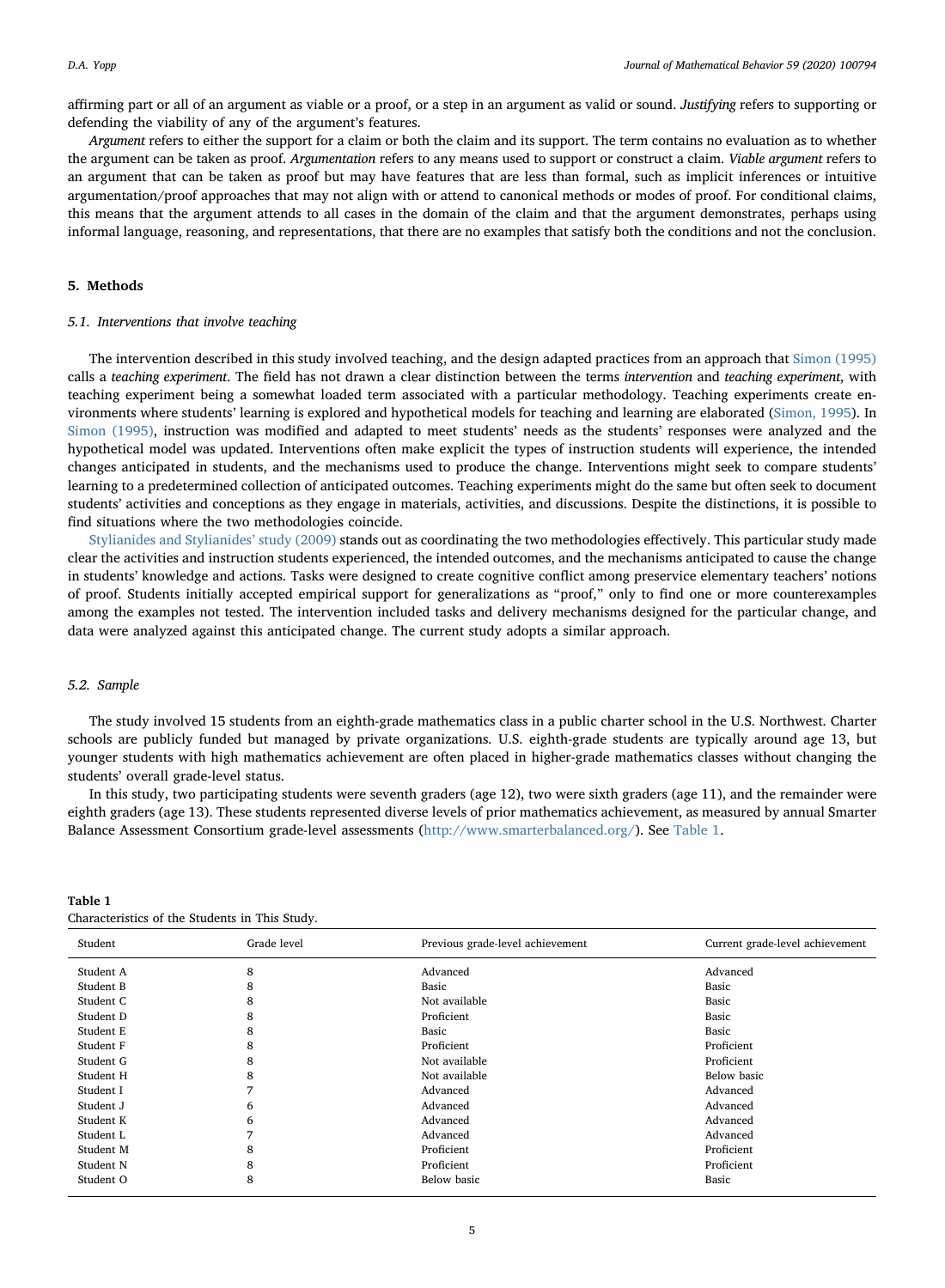## 5.3. [Project 1, name blinded]

Before the ECE intervention, students experienced significant training in viable argumentation through the [Project 1] intervention. This larger intervention was designed to make viable argumentation a practice for learning eighth-grade mathematics content and was a significant part of the students' regular mathematics classroom instruction throughout the school year (late August–late May).

The [Project 1] intervention was predicated on the notion that high-quality mathematics instruction supports viable argumentation as a daily feature of teaching and learning and a regular feature of assessment. A typical lesson introduced students to, or reminded students of, a precise mathematical definition related to the content taught. Definitions were quantified and written in ifand-only-if form. Students were asked to develop viable argument in response to prompts by writing general and existence arguments with explicit reference to definitions of the objects involved and other prior results.

The students' regular classroom teacher was trained in and agreed to adopt a mindset of teaching and learning with and through viable argumentation in which mathematics concepts were taught and learned by participating in viable argument activities, including developing viable arguments for or against mathematical claims and, at times, developing claims. The teacher's training included two years of coaching by the author and a two week professional development lead by the author. The eighth-grade lessons the teacher implemented involved making/addressing generalizations and existence claims. Teachers and students were to be explicit about the domains of their claims and make the domains of their generalizations as general as their data or conceptual insights supported. Students and teachers were expected to (a) use mathematical language (e.g., for all, if-then, there exists, etc.) to make existence claims and generalizations and to make note of whether generalizations have finite or infinite domains, (b) be skeptical of empirical evidence [\(Brown, 2014](#page-15-30); [Stylianides & Stylianides, 2009\)](#page-15-18), (c) be conscious about whether they were generalizing based on patterns in their results or patterns in their processes [\(Harel, 2001](#page-15-31)), and (d) search for conceptual insights ([Yopp, 2015\)](#page-15-22); [Sandefur, Mason,](#page-15-32) [Stylianides, & Watson, 2013\)](#page-15-32) that structurally linked the conditions to the conclusion and explained why the claim holds for all cases.

During the [Project 1] intervention, students practiced direct proving, showing every case of the conditions had the conclusion by creating logical chains, each implying logical necessities; contrapositive proving; contradiction proving; proving by exhausting all cases; constructive existence proving; and pragmatic and model-based reasoning resulting in less-than-formal arguments. Eliminating counterexamples was emphasized as a goal of arguments for general claims but not as extensively as in the ECE intervention that followed.

#### 5.4. The eliminating counterexamples intervention

The ECE intervention was designed to extend the [Project 1] intervention by giving students intensive experiences in a collection of practices associated with contrapositive proving/argumentation. The conceptions the intervention attempted to build were based in the intermediate conceptions (ICs) developed in [Yopp \(2017\)](#page-15-14) documentation of a 13-year-old student's learning of the ECE approach. Prerequisite to developing the ICs was acceptance of two definitions related to proof: A generalization is true if and only if no counterexamples exist; a generalization is false if and only there exists a counterexample.

IC0. Descriptions of possible counterexamples can be used to develop arguments for or against counterexamples;

IC1. Collections of all possible counterexamples can be described by their properties, even when counterexamples are impossible; IC2. The collection of counterexamples for a conditional claim and the collection of counterexamples for the claim's contrapositive are equivalent;

IC3. Arguments showing not the conclusion implies the conditions are impossible argue directly for the contrapositive and indirectly for the original claim.

The ECE intervention included direct instruction on the ICs and activities that encouraged practices associated with the ICs. The ECE intervention lasted 17 days during May and included 17 activities/tasks (see [Table 2](#page-5-0) for examples). One practice associated with ICs 1–2 was to describe, using words, symbols, or diagrams, the collection of all possible counterexamples to a generalization believed

#### <span id="page-5-0"></span>Table 2

Sample of Activities/Tasks (and Their Purposes) From the Eliminating Counterexamples Intervention.

Sally claims that the function  $f(n) = 2^{(2^n)} + 1$  outputs a prime for all natural number inputs. Develop a viable argument for or against Sally's claim.[\\*](#page-5-1)

Purpose: Revisit the notion of counterexample and skepticism about generalizations. Introduce IC0 for false claims.

Consider the claims: If a natural number n is divisible by 3, then n is divisible by 6. If a natural number n is divisible by 6, then n is divisible by 3. (a) Give three examples that meet the conditions of each claim. (b) Give three examples that do not meet the conditions of each claim. (c) Write (in words) a general description of all possible counterexamples to each claim. (d) Viably argue for or against the possibility of counterexamples.

Purpose: Provide students with experiences describing counterexamples and experiences arguing for or against the existence of counterexamples.

Viably argue for or against the claim: If  $x > 0$  and  $x^2 > y^2$ , then  $x > y$ . [Scaffolding present. Students prompted to describe possible counterexamples to the claim

and to describe possible counterexamples to the contrapositive of the claim. Students prompted to compare these descriptions and then prompted to determine whether a counterexample to either claim exists.]

Purpose: Reinforce IC0–IC2. Introduce IC3 and IC4.

Determine if the claim is true or false and provide a viable argument for your response: If  $x + y > 10$ , then  $x > 6$  or  $y > 4$ . [No scaffolding prompts provided.] Purpose: Reinforce IC0–IC4.

## $Notes. IC = intermediate conception.$

<span id="page-5-1"></span> $f(5) = 4,294,967,297 = 641 \cdot 6,700,417$  provides a counterexample to Sally's claim.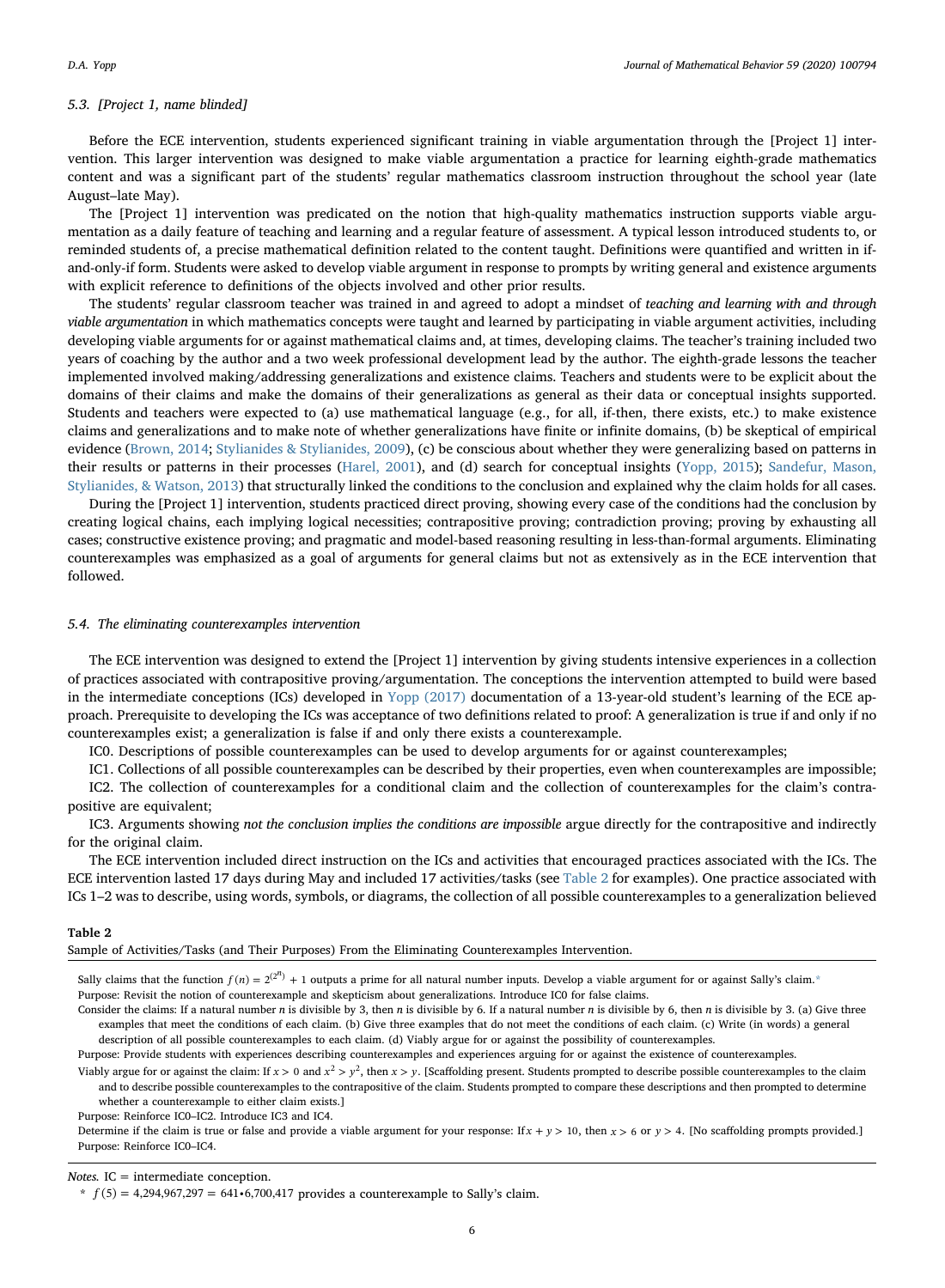#### <span id="page-6-0"></span>Table 3

Pre/Post-Eliminating Counterexamples Assessment.

| Item number | Item*                                                                                                                                                                                                                                                                                                                                                                                                                                                                                                                                            | Item type                     |
|-------------|--------------------------------------------------------------------------------------------------------------------------------------------------------------------------------------------------------------------------------------------------------------------------------------------------------------------------------------------------------------------------------------------------------------------------------------------------------------------------------------------------------------------------------------------------|-------------------------------|
| Item 1      | Develop a viable argument for or against the claim: If $ab = 0$ , then $a = 0$ or $b = 0$ . Is your argument viable? Explain<br>why or why not.                                                                                                                                                                                                                                                                                                                                                                                                  | Argument construction         |
| Item 2      | Evaluate the argument: Claim: If a and b are odd counting numbers, then $a + b$ is even. Support: Let a and b be odd<br>counting numbers. Then a can be written as $2k + 1$ and b can be written as $2n + 1$ , where k and n are counting<br>numbers. The sum $a + b = 2k + 1 + 2n + 1 = 2k + 2n + 2 = 2(k + n + 1)$ shows that $a + b$ is even. (a) Is the<br>argument viable? Explain why or why not. (b) What method of argumentation is the arguer using? Explain. (c) What<br>would the arguer need to do to make the argument more viable? | Critique direct<br>argument   |
| Item 3      | Evaluate the argument: Claim: Let <i>n</i> be a counting number. If $n^2$ is even, then <i>n</i> is even. <b>Support:</b> Let <i>n</i> be an odd<br>counting number. Then <i>n</i> can be written as $2k + 1$ , where <i>k</i> is an integer. Squaring,<br>$n^2 = (2k + 1)^2 = 4k^2 + 4k + 1 = 2(2k^2 + k) + 1$ . (a) Is the argument viable? Explain why or why not. (b) What<br>method of argumentation is the arguer using? Explain. (c) What would the arguer need to do to make the argument<br>more viable?                                | Critique indirect<br>argument |
| Item 4      | Evaluate the argument: Claim: If $x < 0$ , then $x^2 > 0$ . Support: If $x < 0$ , then $-x > 0$ . In other words, $-x$ is a positive<br>number. Because the product of two positive numbers is also positive, $(-x)(-x) > 0$ . Thus, $(-x)(-x) = x^2 > 0$ . (a) Is<br>the argument viable? Explain why or why not. (b) What method of argumentation is the arguer using? Explain. (c)<br>What would the arguer need to do to make the argument more viable?                                                                                      | Critique direct<br>argument   |
| Item 5      | Evaluate the argument: Claim: Let x be any real number. If $x^2 \neq y^2$ , then $x \neq y$ . Support: Let $x = y$ . Then $x^2 = y^2$ . (a)<br>Is the argument viable? Explain why or why not. (b) What method of argumentation is the arguer using? Explain. (c)<br>What would the arguer need to do to make the argument more viable?                                                                                                                                                                                                          | Critique indirect<br>argument |

<span id="page-6-1"></span>\* The domains of some variables in the claim or support are implicit. For example, the convention is to take *a* and *b* in Item 1 as placeholders for any real number (or generic representations of all real numbers) and to take *k* and *n* in Item 2 to be natural (counting) numbers. Additional, this allowed opportunities to assess students' interpretations of these variables and the numbers represented.

to be true. The activities progressed from introducing one or more of the ICs, starting with IC1 and progressing in order until all four ICs were presented at the top of the page of the activities. Activities early in the intervention included scaffolding prompts that encourage practices associated with the ICs (e.g., describe all possible counterexamples). As time passed, scaffolding prompts were removed until students were given only a generalization and the prompt "viably argue for or against the claim."

#### 5.5. Data collection

Students' knowledge and understanding of direct/indirect argumentation, the distinction between these two argument types, and meta-level justifications for their argument approaches were assessed using the same pre/post-ECE assessment [\(Table 3\)](#page-6-0). The same assessment was used pre/post because valid and reliable parallel assessments were not available.

Classroom episodes during the ECE intervention were videotaped. Student written work during the episodes was collected.

## 5.6. Data analysis

Student assessments were scored/categorized using the critiquing arguments and constructing and critiquing arguments rubrics, described below. The rubrics were constructed by the author specifically for this study. The rubrics were developed based on the features of the ECE approach and intervention and the data generated from this study. The rubrics sorted responses into four levels of viable argumentation, from Level 3, viable critique/viable argument and critique (highest), to Level 0, little or no evidence of viable critique/viable argumentation (lowest). The constructing and critiquing arguments rubric categorized responses to Item 1 on the pre/postassessment; the critiquing arguments rubric categorized responses to Items 2–5.

A Level 3 response on the critiquing arguments rubric, viable critique, included correct identification of the argument's method/ mode, justification for the method's validity, and discussion of the argument's context-level details. The latter means that the student's response attended to the particular mathematical objects, their structures, and their meanings, mentioned in the claim.

A high-level response to Item 3 on the pre/post-assessment might note that the argument presented is a contrapositive argument (the method/mode) because it shows that every case of not the conclusion also has the properties of not the conditions. To justify the method's validity, a response might note that an argument of this type makes counterexamples, cases of the conditions and not the conclusion, impossible. A Level 3 response must also note some context-level details that make the argument viable. These can include, but are not limited to, noting that the algebraic manipulations or variable representations presented in the argument show that all cases of the conditions (or not the conclusion) have the properties described in the conclusion (or not the conditions).

A Level 2 response, emerging viable critique, included many features of a Level 3 response but was lacking in at least one of the three areas mentioned above. A Level 1 response, elements of a viable critique, included at least one feature of a Level 3 response but was lacking in the other two. A Level 0 response included little or no evidence of a viable critique.

The constructing and critiquing argument rubric was developed specific to Item 1 of the pre/post-assessment. A Level 3 response constructed a viable argument and critiqued the argument constructed appropriately.

For example, an arguer might describe the possible counterexamples to the claim as numbers *a* and *b* that have the properties  $ab = 0$  and  $a \neq 0$  and  $b \neq 0$ . The arguer might then note that examples satisfying this description are impossible because two nonzero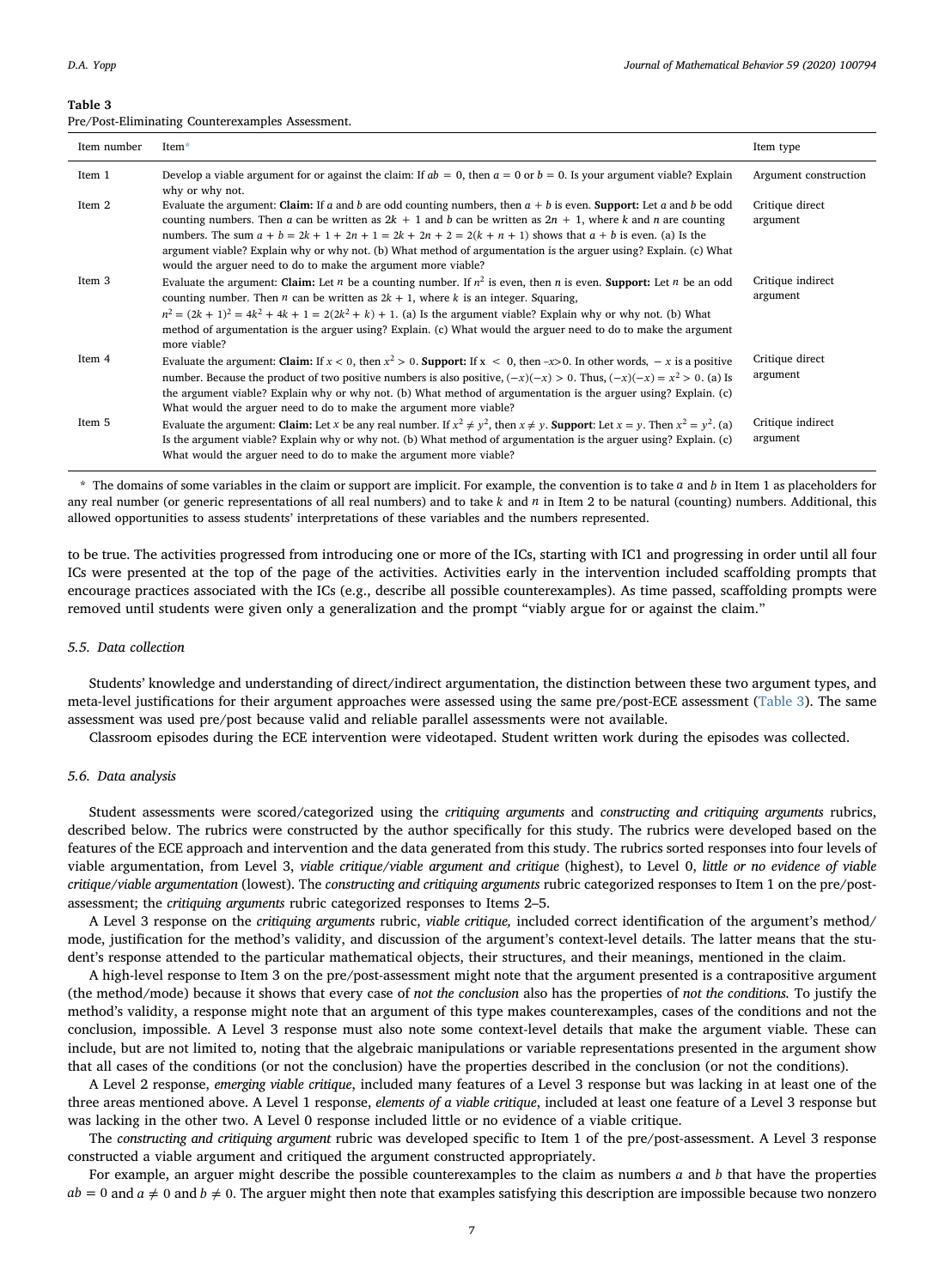numbers multiplied together result in a number that is also nonzero. This arguer might note the argument is viable because it shows it is impossible to have both properties in the description of possible counterexamples simultaneously.

A Level 2 response constructed a nearly viable argument and critiqued the argument appropriately but lacked sufficient details to score at Level 3. A Level 1 response constructed an argument with a viable idea or presented a viable conceptual insight that could be developed into a viable or nearly viable argument. A Level 0 response expressed no evidence of viable argumentation.

The rubrics were develop through an iterative process that began with theoretical rubrics that were revised as the data was analyzed and sorted. Theoretical rubrics were first drafted with anticipated student responses. These rubrics were researcher/teacher driven, based on argumentation approaches and justification approaches taught to students in the [Project 1] and the ECE intervention. Student responses to Items 2–5 were first organized into four groups depending on the degree to which the responses aligned with those anticipated. During this stage, responses that used language taught during the interventions (e.g., direct/indirect argument, contrapositive argument, eliminating counterexamples) were likely to be placed in higher-level categories.

As the literature review in this article illustrates, prior research on eighth-grade mathematics students' ability to communicate their reasoning suggests that students are unlikely to communicate their reasoning as well as mathematicians. While initial data analysis involved looking for responses that conformed to those theorized and taught in this study, such as using terms like "contrapositive" or "eliminate counterexamples" or applying a method/mode of argumentation presented in the teaching, a next stage of data analysis used meaning analysis, where natural language usage was valued even if language was not canonical or not anticipated in the theoretical framing of responses.

Next, the responses were sorted into groups that identified the argument as viable or not viable. Responses stating that indirect arguments (Items 3 and 5) were not viable because the arguments did not address the objects in the claim were grouped together.

Then, responses presenting justifications were sorted. Emphasis was placed on whether the response mentioned the viability of the method/mode of argumentation used in the argument and whether the response included comments about the viability and soundness of the argument's context-level features.

Next, responses that used approaches not explicitly or implicitly taught in [Project 1]/ECE interventions were identified. These approaches included context-based pragmatic reasoning, model-based reasoning, and other methods not explicitly taught. These responses were organized into groups based on the quality of elaborations and justifications of the modes of argument reported by the students.

Throughout this process, the rubrics were continuously updated until the rubrics became stable, meaning as responses were reevaluated, no new additions to the rubrics emerged. The responses were then rescored using the rubrics until scores became stable, meaning the score was the same as the one given in the previous iteration.

## 6. Findings

#### 6.1. Constructing arguments

<span id="page-7-0"></span> $T = 1.1 - 4$ 

Only Item 1 asked students to construct a viable argument. In general, pre/post-assessment scores improved and the content of the responses changed pre/post. Six of fifteen students improved their scores pre/post-assessments in response to Item 1 ([Table 4](#page-7-0)). The greatest categorical improvements on Item 1 resulted from changes in students' reasoning approaches and changes in students' discussions of their approaches. On the pre-assessment, nine of 15 students presented converse errors, all scoring at Level 0. On the post-assessment, only five students presented converse errors, all scoring at Level 0.

Student M's pre-assessment response was representative of those making converse errors:

Develop a viable argument: "f [foundation]:  $x \cdot 0 = 0 \cdot x = 0$ . N.L. [narrative link]: Anything multiplied by 0 is equivalent to 0." Argument viable? "Anything multiplied by 0 is equivalent to 0." (Student M, preassessment response, Level 0, converse error.)

In fact, only two of the 15 students gave responses to Item 1 on preassessment that contained reasoning that could be leveraged toward a viable argument. One of these two students, Student L, constructed the following response:

Develop a viable argument: "Claim: If  $ab = 0$ , then  $a = 0$  or  $b = 0$ . Foundation:  $b = 0$ ;  $a \times 0 = 0$ .  $a = 0$ ;  $0 \times b = 0$ . Narrative Link:  $ab = 0$  can be simplified into  $a \cdot b = 0$ . If a or b are positive numbers, then the only number it could be multiplied by to get 0 is 0." Argument viable? "No the argument is not viable. This is because I only justify that *a* or *b* must equal 0 if they are both positive numbers. Since my claim's domain applies to all numbers but I only prove the claim for positive numbers, then the argument is not viable." (Student L, preassessment response to Item 1, Level 2. pragmatic reasoning and perhaps reasoning with models)

Student L's response was restricted to positive numbers, but the discussion of what must occur if one of the variables in the conclusion is not zero provided a path toward viable argumentation. From the height of a trained mathematician's perspective,

| таріе 4 |                                                                           |  |
|---------|---------------------------------------------------------------------------|--|
|         | Item 1 Categorical Data, Pre/Post-Eliminating Counterexamples Assessment. |  |

| Score   | Pre-assessment<br>(No. of students scoring at level) | Post-assessment<br>(No. of students scoring at level) |
|---------|------------------------------------------------------|-------------------------------------------------------|
| Level 3 |                                                      |                                                       |
| Level 2 |                                                      |                                                       |
| Level 1 |                                                      |                                                       |
| Level 0 | 13                                                   |                                                       |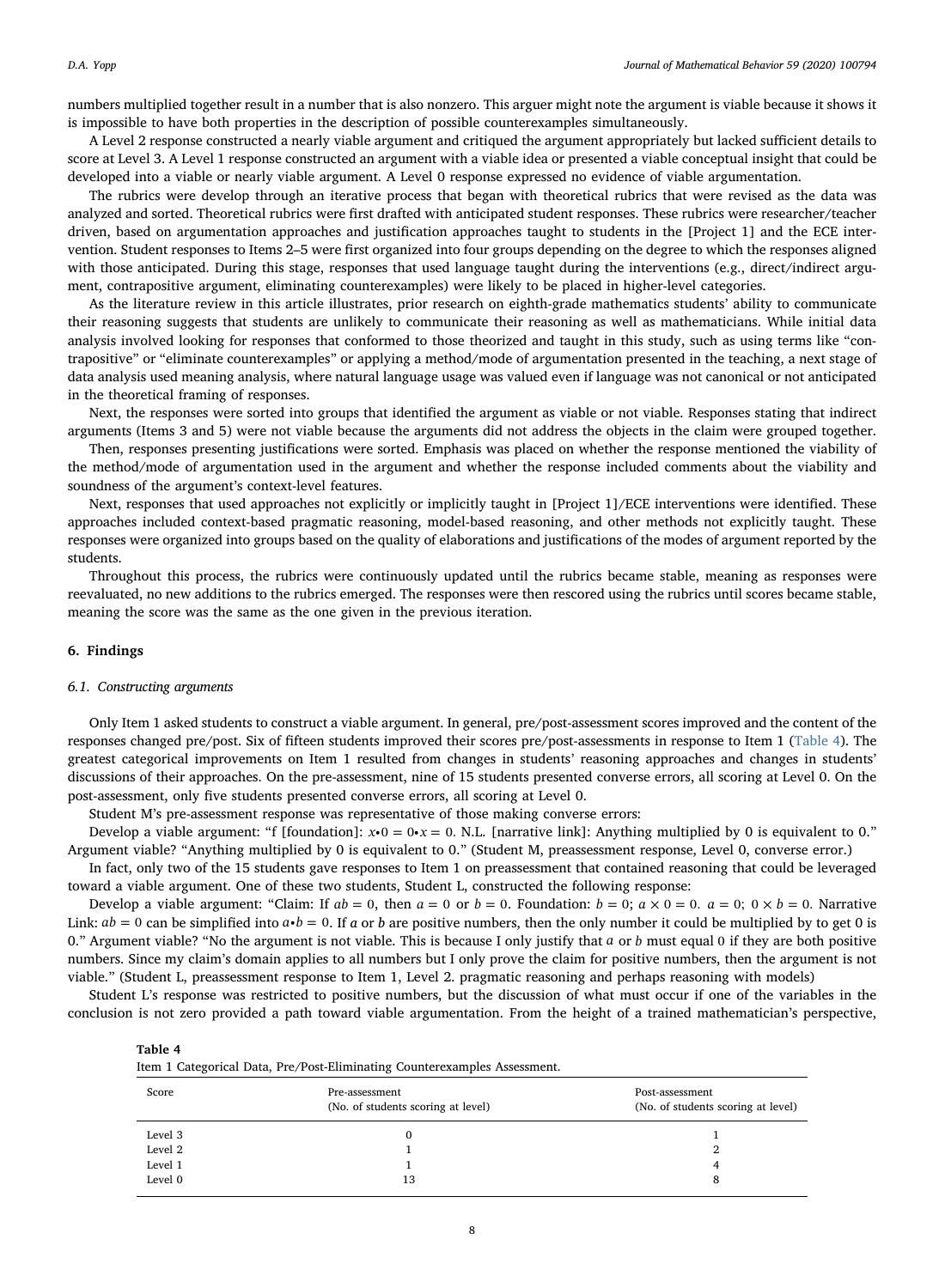Student L's response aligned with arguments for an alternative, logically equivalent form of the original claim, namely, if  $a \neq 0$  and  $ab = 0$ , then  $b = 0$ , an alternative form of conditional claims with "or" in the conclusion. Yet, this interpretation seemed unlikely. Neither [Project 1] nor the ECE intervention explicitly taught this alternative form, and this form is not a version of the contrapositive. Student L made no meta-level comments about an alternative form for the claim, and it seemed unlikely Student L would invent this form on her/his own. Instead, I interpreted Student L's response as involving pragmatic reasoning. This was because her/ his response relied on the phrase "only if" as she/he discussed what must occur if one of the options in the conclusion,  $a = 0$  or  $b = 0$ , was not met. I also interpreted Student L's response as involving model-based reasoning because she/he represented a variety of scenarios, including alternatives to the claim's conclusion. Student L's prose also suggested that she/he reasoned from these representations. Although Student L's reasoning was not contrapositive reasoning, the reasoning involved a consideration of what must occur if an alternative to part of the conclusion were to occur. This consideration seemed leverageable toward contraposition reasoning as discussed by [Antonini \(2004\)](#page-15-2), consideration of what must occur if the conclusion of a general claim was not met.

On the post-assessment, the decrease in converse errors, from nine to five, explained much of the improvements in students' responses. Student M's response on the post-assessment was representative of students who made these improvements:

Develop a viable argument: "Counter: *ab* or  $ab = 0$  but *a* and *b* are greater than or less than 0.  $0x = 0$ . 1*x*=infinity or greater. Anything multiplied by zero will equal zero; any number but zero multiplied by any number but zero will not equal zero. This claim is true." Argument viable? "I believe it is viable because I show what a counterexample is and I think I showed that it is not possible." (Student M, post-assessment response to Item 1, Level 3, counterexample description, pragmatic reasoning, and exploration of alternative models)

Student M's statement, "Any number but zero multiplied by any number but zero will not equal zero," illustrated the reasoning that I coded as contrapositive-type reasoning. In context, "any number but zero" was taken to mean "any number not equal to zero."

Student M followed an approach similar to that taught in the ECE intervention. Student M described the possible counterexamples to the original claim and argued that examples with these properties do not exist. However, Student M's post-assessment response lacked explicit discussion of a method/mode of argumentation.

Yet, Student M's statements about constructing descriptions of counterexamples and showing they do not exist suggested that Student M understood that her/his approach applied to any conditional claim. These statements were taken as sufficient to warrant a score of Level 3.

On the post assessment, four other students constructed responses for Item 1 that aligned with the contrapositive structure  $\neg q \rightarrow \neg p$ ,arguing that when  $a \neq 0$  and  $b \neq 0$ ,  $ab \neq 0$ . However, all those who constructed contrapositive-type arguments also included examples of conforming cases. The following response from Student I is representative:

Develop a viable argument: "Claim: If *ab* = 0, then *a* = 0 or *b* = 0. Foundation:  $a = 4, b = 3, 4 \cdot 3 = 12$ [;]  $a = 9, b = 2, 9 \cdot 2 = 18$  [;]  $a = 4; b = 0, 4 \cdot 0 = 0$  [Student included three more conforming cases.]. Narrative link: If you multiply any counting number by zero, the product of that equation will be equal to zero, but if you multiply two counting numbers by each other, the product will equal more that [sic] zero." Argument viable? "Yes, my argument is viable because I have eliminated the possibility of counterexamples and addressed the conditions and conclusion." (Student I, Level 2, postassessment response, contrapositive-type structure)

The inclusion of this unnecessary or irrelevant information about conforming cases suggested that the students were not following a strict procedure for contrapositive argumentation/proving. Instead, these students appeared to be reasoning pragmatically, discussing what would happen if the conclusion of the claim were not satisfied. Yet, the inclusion of conforming cases made it plausible that converse errors were still present on the post-assessment. In fact, all students who gave contrapositive-type arguments noted that 0 times any number is 0.

Finally, students who constructed contrapositive-type arguments, with the exception of Student M, provided no or insufficient meta-level justifications for the validity of the approach. As seen in Student I's response, above, the student reported eliminating counterexamples but offered no details about what counterexamples might look like or how his/her argument eliminated them.

On the post-assessment, three of the 15 students responded to Item 1 with arguments that addressed what would happen if one of the variables in the conclusion were not 0, similar to the pre-assessment response from Student L presented earlier. Student L's postassessment response still contained this form of reasoning and was representative of the others:

Develop a viable argument: "Claim: If ab = 0, then a= 0 or b = 0. Foundation: Assume ab = 0. For ab to equal 0, either a or b must be equal 0. [Student draws two rectangles, each with "0" in the interior. One rectangle has one leg labeled b ; the other rectangle is labeled with "a not equal 0."] Narrative link: For ab to equal 0, either a or b must equal 0. This is because the only way to multiply a number that does not equal 0 with another number and have them equal 0 is if the other number equals 0. This means the only way  $ab = 0$  is if  $a = 0$  or  $b = 0$ ." Argument viable? "In [sic] think my argument is viable because it uses an indirect argument to prove that there can't be counterexamples to the claim. If there can't be counterexamples, then the claim must be true." (Student L, post assessment response, Level 2, pragmatic reasoning and perhaps reasoning with models).

As seen above, the reasoning in Student L's arguments changed little from pre to post.

The only substantive difference in Student L's pre/post assessment responses to Item 1 was she/he made meta-level comments about her/his argument on the post-assessment, which were lacking in her/his pre-assessment response. On the post-assessment, student L asserted that 1) her/his argument was indirect (which it is not), 2) that the argument eliminated counterexamples, and 3) that general claims are true if there can't be counterexamples. Yet, these comments were not specific enough to the context of the argument to warrant a score higher than Level 2.

Finally, on both the pre- and the post-assessments, several students misinterpreted the item or gave responses that appeared irrelevant, all scoring at Level 0. One of these students mentioned eliminating counterexamples but did not offer any specific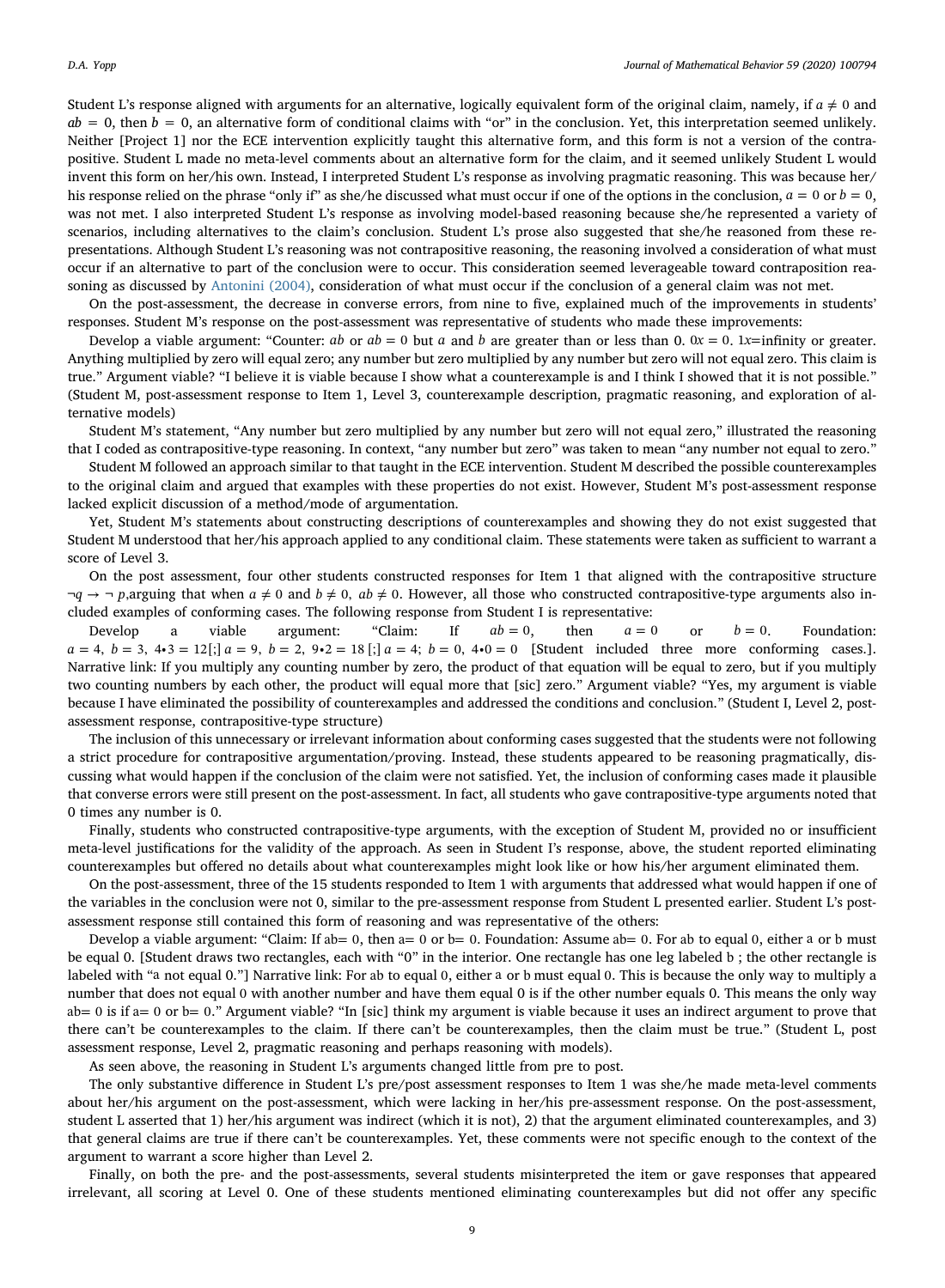<span id="page-9-0"></span>Table 5

| . .     | . .                                                  |                                                       |
|---------|------------------------------------------------------|-------------------------------------------------------|
| Score   | Pre-assessment<br>(No. of students scoring at level) | Post-assessment<br>(No. of students scoring at level) |
| Level 3 |                                                      |                                                       |
| Level 2 |                                                      |                                                       |
| Level 1 | o                                                    | ۰.                                                    |
| Level 0 | 15                                                   | o                                                     |

reference to the context of the claim presented. Because context-level details were absent, it was unclear whether the phrase "eliminating counterexamples" was meaningful to the student, or whether "eliminating counterexamples" was merely a phrase the student learned to use during the intervention.

#### 6.2. Changes in students' critiques of indirect arguments

Items 3 and 5 presented students with indirect arguments for generalizations. On the pre-assessment, students tended not to recognize the indirect arguments as viable. Most students critiqued the indirect arguments for not addressing the objects described in the claims' conditions.

On the post-assessment, students' scores improved on these indirect argument items (see [Tables 5](#page-9-0) & [6](#page-9-1)). More students (7 verses 0 on the pre-assessment) recognized the method/mode of argumentation as indirect, and many students (4 verses 0 on the pre-assessment) noted that the argument demonstrated that counterexamples to the generalization were impossible.

On Item 3, the greatest differences among students' responses pre/post-ECE were in whether students recognized that the argument presented was an indirect argument. On the pre-assessment, all 15 students scored at Level 0. Five of these students critiqued the argument as not viable because it did not address the objects in the original claim. Students said things like "the claim is talking about squaring even numbers but in the support it only talks about squaring odd counting numbers without explaining how it connects to the claim" (Student L, pre-assessment response to Item 3).

On the pre-assessment, in response to Item 3, three students expressed structural representation or structural relation barriers, meaning the representations or structural implications in the argument were not understood. One student asked what the k stood for. Three other students presented responses irrelevant to the claim or responses so unclear the responses were impossible to classify. Three students left the item blank or indicated they had no idea how to respond. Another student critiqued the argument for not labeling a claim, foundation, and narrative link, a superficial critique scoring at Level 0.

On the post-assessment, the four students who scored at Level 2 or 3 on Item 3 either noted that the argument eliminated counterexamples or that the argument argued for the contrapositive, or both, and elaborated on the argument approach in the context of the task. Student L and Student N's responses were representative:

Viable? "This is a viable argument because it proves that if you don't meet the conclusion you couldn't have the conditions. This proves that there can't be a counterexample." Method? "The arguer is using an indirect argument. I think they are using an indirect argument because they are arguing for the contrapositive of the claim (If  $n^2$  is odd, then *n* is odd) instead of directly arguing for the original claim." Improve? "It would make the argument more viable if they explained how this connects to/proves the claim." (Student L, post-assessment response to Item 3, Level 3, "Contrapositive" and "indirect" used correctly in context)

Viable? "Yes, because the arguer explains how squaring an odd number would result in an even number, plus one, making the result odd." Method? "An indirect argument, because they argue for the opposite of the claim to therefore prove the claim." Improve? "Use the same method of argumentation in the actual claim as they did in the support." (Student N, post-assessment response to Item 3, Level 2, indirect argument; correct content-level discussion).

Student L and Student N's responses were in stark contrast to their pre-assessment responses to Item 3. As mentioned above, on the pre-assessment, Student L asserted that the claim and support were mismatched, and Student N wrote, "No [the argument is not viable], because they used a counterexample when they used n as an odd number." Student N's post-assessment response to Item 3 also demonstrated improvement because the student recognized the indirect approach and discussed it in context.

Student N's post-assessment response lacked meta-level justifications for the indirect approach and the students response to the prompt "Improved?" suggested a preference for a direct argument, an argument where the support and claim aligned. Together these features raised questions about how well the student understood the validity of indirect argumentation/proving.

<span id="page-9-1"></span>

| וחו<br>и<br>п |  |
|---------------|--|
|---------------|--|

Item 5 Categorical Data, Pre/Post-Eliminating Counterexamples Assessment.

| $\cdot$ | ັ                                                    |                                                       |
|---------|------------------------------------------------------|-------------------------------------------------------|
| Score   | Pre-assessment<br>(No. of students scoring at level) | Post-assessment<br>(No. of students scoring at level) |
| Level 3 |                                                      |                                                       |
| Level 2 | O                                                    |                                                       |
| Level 1 | υ                                                    |                                                       |
| Level 0 | 15                                                   |                                                       |
|         |                                                      |                                                       |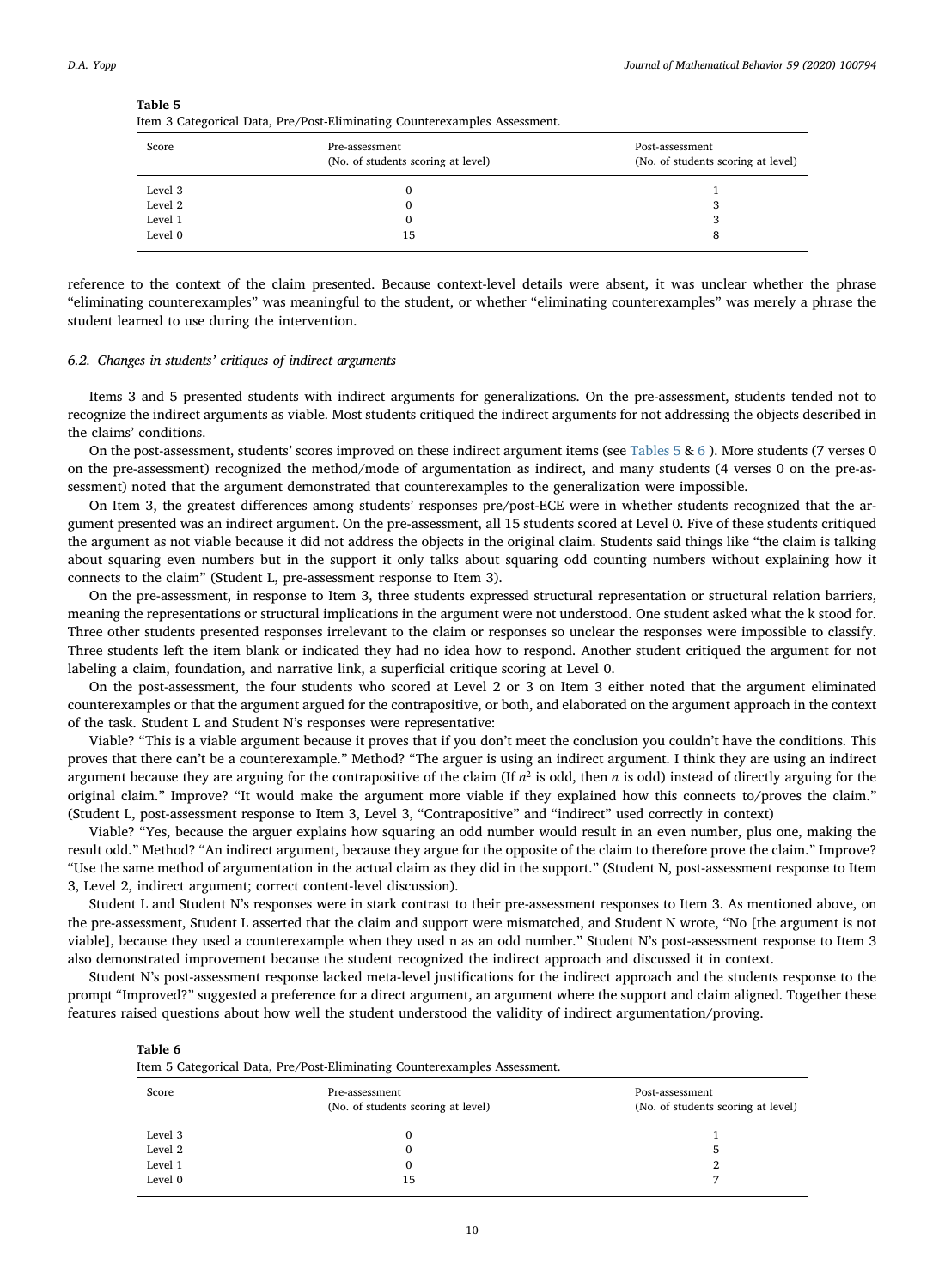On the other hand, Student L's post-assessment response to Item 3 was particularly powerful because the student articulated a meta-level understanding of indirect argument, explaining how counterexamples were eliminated. Student L also discussed the approach in the context of the objects in the claim.

Most of the students who scored at Levels 0 or 1 on Item 3 on post-assessment did mention counterexamples and/or eliminating counterexamples (9 of 11) but did not express a rich understanding of these notions and how these notions related to the argument presented. Two students gave responses on the post-assessment that suggested that the ECE intervention was helpful to them in recognizing indirect arguments, but at the same time, their responses suggested that their understanding of the validity of an indirect argument approach was tentative.

For example, on the post-assessment, Student A recognized the contrapositive structure in the argument presented in Item 3, and she/he acknowledged that the original claim and its contrapositive have the same counterexamples. However, Student A expressed uncertainty about the argument's viability. In fact, on the post-assessment, Student A maintained a view that the argument presented in Item 3 was a mismatch for the claim.

Viable? "[Crossed out as in original] because their support argues for a different claim: which is if *n* isn't even, then  $n^2$  isn't even. … this could also be the contrapositive because its [sic] switched and negated and they have the same counterexamples." Method? "I think they are using indirect argument because their support supports the claim's contrapositive." Improve? "Explain why this supports it when the support shows odd numbers and the claim is about even numbers." (Student A. post-assessment response to Item 3, Level 2, acknowledged contrapositive reasoning and the equivalence of counterexamples for a claim and its contrapositive, but expressed uncertainty about contrapositive argumentation)

Student A correctly identified the conditional claim that the support argued for directly. However, because Student A expressed uncertainty about the validity of the method/mode of argumentation, the response did not score at Level 3.

Students made the largest categorical improvements pre/post in their responses to Item 5 of the assessment (see [Table 6\)](#page-9-1). The greatest differences pre/post-assessment were in whether or not students recognized the argument presented as an indirect argument.

On the pre-assessment, no student noted that the argument in Item 5 was an indirect argument. Five students said the claim and support did not match/agree. Five students labeled the argument as viable but provided little information about what features made it viable. Three of these students addressed the support's algebraic structures but made no statements about how the support connected to the claim.

On the post-assessment, no student critiqued the support in Item 5 for not addressing the mathematical objects in the claim. One student labeled the argument as "indirect" but scored at Level 0 because there was no meaningful discussion of why this label applied. In total, nine of 15 students' post-assessment responses correctly described the argument presented in Item 5 as an indirect argument, a contrapositive argument, or both (six/six/three students, respectively). Below are two students' pre/post responses that were representative of changes made, or not made, pre/post.

Viable? "This argument is not viable, because the support does not explain how it connects to the claim, and even though it says that if  $x = y$ , it does not prove why if  $x^2 \neq y^2$ then  $x \neq y$ ." Method? "I don't know what method of argumentation this is." Viable? "They would need to add how it connects to the claim and why it proves the claim." (Student L, pre-assessment response to Item 5, Level 0, asserts that the support does not match the claim)

Viable? "I don't think this argument is a viable argument. I don't think it's a viable argument because it does not prove that the claim will be true for all cases." Method? "I think the argument is using an indirect argument. I think they are using an indirect argument instead of arguing for the original claim, they are arguing for the contrapositive of the claim." Improve? "Explain why  $x^2$ must equal  $y^2$  if  $x = y$ ." (Student L, post-assessment response to Item 5, Level 1, indirect mode recognized but other information casts some doubt about understanding)

As seen above, on the pre-assessment, Student L critiqued the support found in Item 5 for not addressing the mathematical objects in the claim. On the post-assessment, Student L distinguished the indirect approach in Item 5 from a direct approach, saying "indirect instead of arguing for the original claim." On the post-assessment, Student L also critiqued the argument in Item 5 for not having sufficient context-level details. This was a fair critique of the argument given its purely symbolic representation. Yet, Student L's postassessment response did not justify the indirect mode of argumentation and lacked specific context-level details, so her score could not rise above Level 1.

Student N gave a similar response to Item 5 on the pre-assessment but constructed a stronger response of the post-assessment: Viable? "No, because the support statement does not actually agree with the claim." Method? "I don't have a clue to be honest. I'm sorry." Improve? "Use a support that agrees with the claim." (Student N, pre-assessment response to Item 5, Level 0, asserts support does not match the claim.)

Viable? "Yes, because in both instances, the claim and the support, *x* can work for both positive and negative numbers, therefore making the claim viable for all real numbers." Method? "An indirect argument, because they introduce the contrapositive, therefore arguing for contrapositive indirectly argues for the claim." Viable? "Show examples of how it applies to all real numbers." (Student N, post-assessment response to Item 5, Level 2, contrapositive argument associated with indirect argument; generality noted)

Similar to Student L's post-assessment response to Item 5, Student N distinguished the argument presented in Item 5 from a direct argument and correctly identified the argument as a contrapositive argument. Yet, Student N failed to justify the approach as a method for eliminating counterexamples.

On the post-assessment, two students used terms and phrases that were presented in the intervention but did not include sufficient information to warrant a score above Level 0 or 1. For example, Student M, who scored at Level 0 on the post-assessment, called for "counterexample elimination" in response to the prompt about what could be improved in the argument. Yet, Student M failed to address whether the argument presented in Item 5 attempted to eliminate counterexamples. Student I, who scored at Level 1 and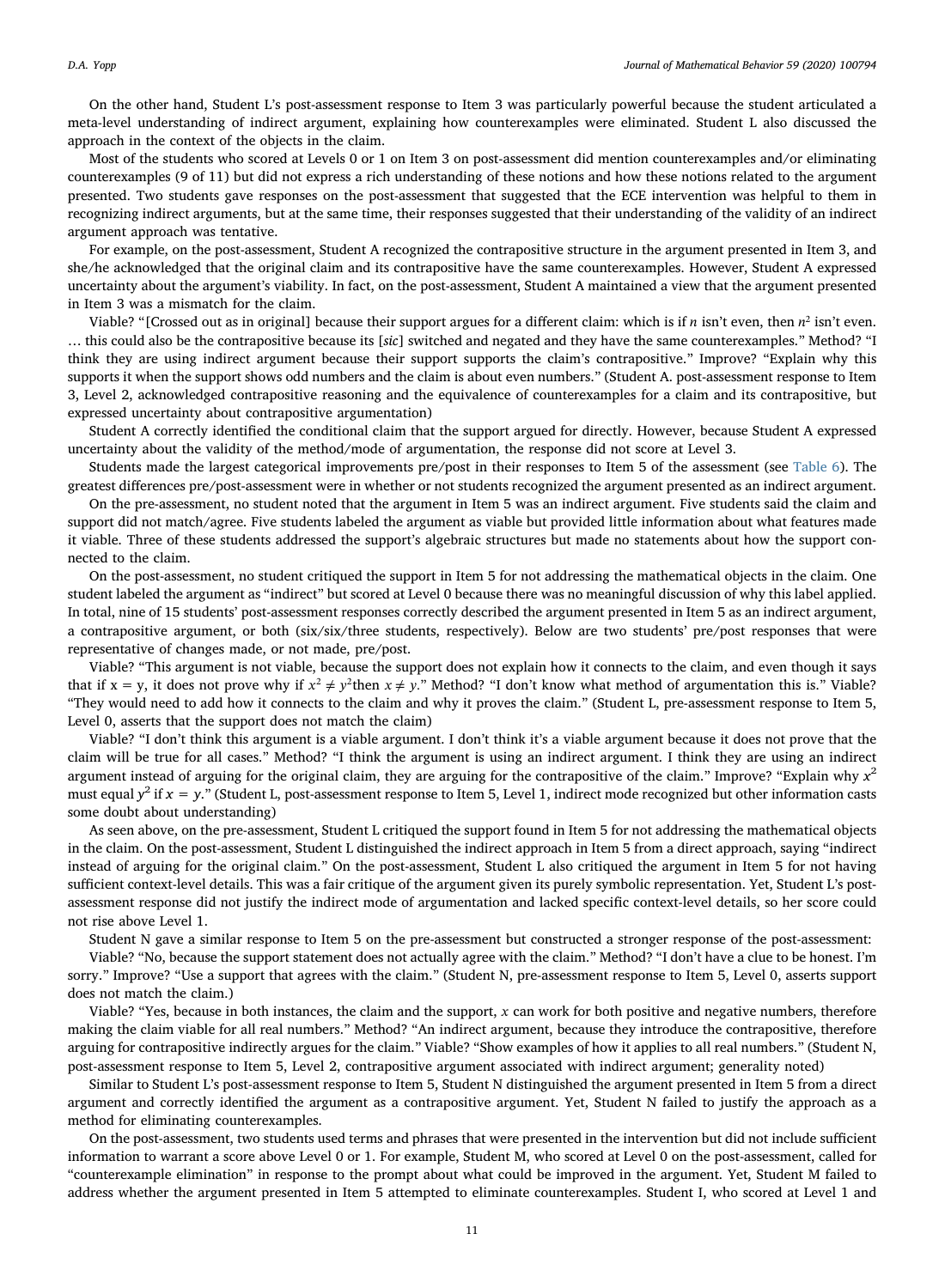<span id="page-11-0"></span>Table 7

|  |  |  | Item 2 Categorical Data, Pre/Post-Eliminating Counterexamples Assessment. |  |
|--|--|--|---------------------------------------------------------------------------|--|
|  |  |  |                                                                           |  |
|  |  |  |                                                                           |  |

| Score   | Pre-assessment<br>(No. of students scoring at level) | Post-assessment<br>(No. of students scoring at level) |
|---------|------------------------------------------------------|-------------------------------------------------------|
| Level 3 | 2                                                    | ∠                                                     |
| Level 2 |                                                      |                                                       |
| Level 1 | 2                                                    | 4                                                     |
| Level 0 | 10                                                   | 4                                                     |

labeled the argument as indirect, mentioned that not the conclusion was addressed in the argument but did not mention that not the conditions was also addressed. This omission casted serious doubts about the student's understanding of indirect argument. Perhaps this student simply associated the term "indirect argument" with arguments addressing not the conclusion of a conditional claim.

Three post-assessment responses to Item 5 were too vague to categorize. One student gave an instantiation conforming to the support given in Item 5 but then wrote, "I don't know." Another student incorrectly described the argument in Item 5 as direct because the support "met the conditions and the conclusion." Both of these responses scored at Level 0.

#### 6.3. Critiquing direct arguments

Items 2 and 4 presented students with direct arguments for generalizations. These items offered opportunities to assess students' ability to distinguish between direct and indirect arguments. Also, even though the ECE intervention focused on constructing and critiquing indirect arguments, the ECE framework worked well for direct arguments. As [Tables 7 and 8](#page-11-0) illustrate, students scored poorly on these items on the pre-assessment but made improvements on the post-assessment.

On the pre-assessment, no student described the argument presented in Item 2 as a direct argument. Responses from the 10 students who scored at Level 0 tended to be vague. The following was representative:

Viable? "No because the math is wrong." Method? "If then because he claimed if then." Improve? "Correct calculations." (Student M, pre-assessment response to Item 2, Level 0, vague; possible structural representation barriers)

Student M's response that the calculations were incorrect suggested possible structural representation and structural relation barriers to reading the argument. Two other students who scored at Level 0 indicated that they did not understand how 2*n* + 1 and 2*m* + 1 were used to represent odd numbers or how the calculations demonstrated that the conditions implied the conclusions. Thus, these students were not able to read the argument correctly because they struggled with the variable expressions and how they were used.

Among the students who appeared to understand part or all of the variable expressions and the implications on these expressions, one student, scoring at Level 1, noted that the variable used in the argument was a feature of viable argumentation. This student also noted that the distributive property was used.

The strongest response to Item 2 on the pre-assessment came from Student L, who scored a Level 3, and wrote that the argument used logical chains. She/he also discussed how the conditions were used to show the conclusion:

Viable? "This argument is viable. I think it's viable because in the support it applies to the conditions whilst also proving that the conclusion is true." Method? "The arguer is using logical chains as their method of argumentation. I think this because the arguer is saying that since  $a \& b$ can be written as  $2k + 1$  or  $2n + 1$  and  $2k + 1 + 2n + 1$  can be simplified down to  $2(k + n + 1)$  then  $a + b$  is even because  $2(k + n + 1)$  will be even." Improve: "The arguer might want to give an example." (Student L, pre-assessment response to Item 2, Level 3, explanation of direct argument in context and in general)

Like Student L, another student who scored at Level 1, noted that the argument applied to all cases.

On the post-assessment, eight students explicitly described the argument in Item 2 as a direct argument. Some elaborated on this classification, discussing how the conditions implied the conclusion, and distinguished the argument approach in Item 2 from arguments for the contrapositive of a generalization. The following were representative of these types of responses:

Viable? "The argument is viable. I think this argument is viable because it proves that if you meet the conditions, you must meet the conclusion." Method? "The arguer is using a direct argument. I think they are using a direct argument because they are directly arguing for their claim, not arguing for the contrapositive of their claim." Improve? "Something that would make this argument more viable is if it had a narrative link that explained why  $2(k + n + 1)$  must have an even outcome." (Student L, post-assessment response for Item 2, Level 2, direct; conditions imply conclusion)

| anı |  |
|-----|--|
|     |  |

Item 4 Categorical Data, Pre/Post-Eliminating Counterexamples Assessment.

| Score   | Pre-assessment<br>(No. of students scoring at level) | Post-assessment<br>(No. of students scoring at level) |
|---------|------------------------------------------------------|-------------------------------------------------------|
| Level 3 |                                                      |                                                       |
| Level 2 |                                                      | 4                                                     |
| Level 1 |                                                      |                                                       |
| Level 0 | 14                                                   | 8                                                     |
|         |                                                      |                                                       |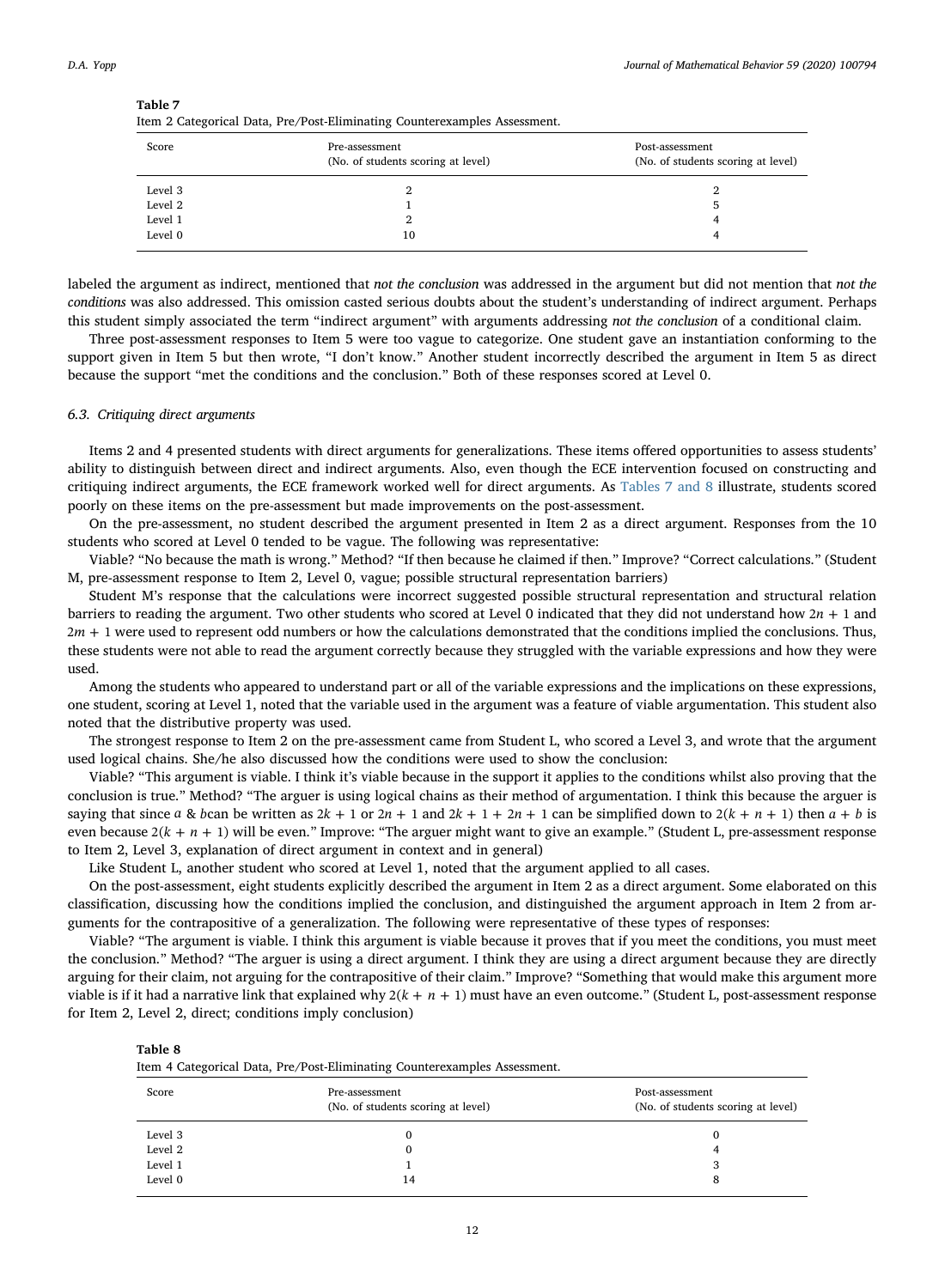Viable? "Yes, because they state how an odd number is essentially an even number plus one, so if you add  $a$  and  $b$  together, you'll always get a number divisible by two, making it even." Method? "A direct argument, because they don't introduce the contrapositive, and instead break down the problem as it is." Improve? "If the arguer included an example with numbers, instead of just variables." (Student N, post-assessment response to Item 2, Level 2, direct; key structure identified)

It was interesting that Student L's score decreased from Level 3 to Level 2 pre/post despite the fact that the post-assessment response contained more features that aligned with what was taught in the ECE intervention than the pre-assessment response, such as contrasting direct and indirect argument approaches. This drop may have been due to the fact that a score of Level 3 required 1) context-based evaluations of the argument, 2) identification of argument method, and 3) meta-level justifications for the method identified. Perhaps, in response to the intervention, Student L chose to focus more on identifying the argument method and justifying the method than on evaluating context-level details. Consequently, Student L's decreased score may not reflect negatively on the impact of the intervention.

In contrast to Student L's response, other students who score above Level 0 on the post-assessment included elaborations on the context-based structures in the argument. For example, Student N, whose post-assessment response is displayed above, referred to the structure of "odd" in her/his critique of the argument.

Student N's Item 2 post-assessment was considerably stronger that her/his pre-assessment response. On the pre-assessment, Student N scored at Level 0 and merely noted that the claim was general: "[The method is a] for all claim, because their claim applies to all examples of two odd counting numbers added together." Students who scored above Level 0 on the post-assessment tended to be more explicit about the context-based structures in the argument, describing how the extra ones in any pair of odd numbers add to an even number.

In their responses to Item 4, students made improvements pre/post-assessment, although these improvements were minor for most students. The limited improvements may have been due to structural representation and structural relational barriers, particularly when addressing the implication " $x < 0$  implies  $-x > 0$ ." Fourteen of 15 students made comments on pre-assessment that suggested these barriers. Below is a representative example:

Viable? "I'm not sure because they say –x is positive." Method? "A counterexample because if they are proving the claim by saying something else." Improve? "Maybe add the word assume or give a visual to help understand." (Student A, pre-assessment response to Item 2, Level 0, unsure about the role of  $-x$ .)

Student A's comments, "proving … by saying something else," suggest that the student viewed the argument as indirect, and yet there is no evidence that the student viewed the argument approach as a viable method/mode in general. On the pre-assessment, two other students misinterpreted the support as not directly addressing the claim, commenting that the argument is not viable because the support and claim do not match.

In fact, on the pre-assessment, no student described the argument in Item 4 as a direct argument. One student incorrectly labeled the argument as "indirect." Four students offered no response to the "method?" prompt. Another four commented on superficial features (e.g., critiquing the argument for not labeling a claim, foundation, or narrative link) or presented comments too vague to categorize. Only one student's response on the pre-assessment contained comments suggesting that the argument's direction was followed. That student said, "Yes [viable], because  $-x$  could be a negative, less than 0, a negative times negative = positive > 0," and yet, this student's response contained the troubling statement, " $-x$  could be a negative," which calls into question whether the implication *x* < 0 implies − *x* > 0 was understood.

On the post-assessment, seven students described the argument presented in Item 4 as a direct argument. Five of these students elaborated on the argument in a manner suggesting that they understood what made the argument direct. The strongest response was from Student F:

Viable? "Because the only way that x could be less than zero is if it is a negative number and a negative number multiplied by itself is a positive number, because a negative multiplied by a negative is positive." Method? "Direct because they say if the conditions (if  $x < 0$ ) then the conclusion  $(x^2 > 0)$ ." Improve? "Nothing this argument is very viable." (Student F, post-assessment response to Item 4, Level 2, direct argument approach explained)

Student F elaborated on the key implication " $x < 0$  implies  $-x > 0$ " in a manner suggesting that the implication was understood. The converse reasoning suggested by the phrase "the only way" was problematic but did not appear significant relative to the student's overarching response. After all, Student F elaborated on how the direct-argument label was assigned. Yet, this elaboration did not express a justification for the method/mode's validity, so a Level 3 score was not assigned.

On the post-assessment, five students mentioned some facet of the ECE approach to viable argumentation. Three of these five called for some facet of the approach to be explicitly included in the argument, but these three students did not acknowledge that the argument already attempted to eliminate counterexamples. The following is representative:

Viable? "Yes because it shows why the claim is true." Method? "Generalization because it states any number will work." Improve? "Showing whether or not a counterexample exists." (Student M, post-assessment response to Item 4, Level 0, calls for addressing whether or not counterexamples exist)

Some improvement were due to students contrasting the argument method used in Item 4 with a contrapositive argument. The following is an example:

Viable? "No, because they state that  $-x > 0$ , contradicting what they said, that if  $x < 0$ . Also, they claimed  $-x$  is a positive number, which is absurd, considering you can't have a positive, negative number." Method? "A direct argument, because they don't introduce a contrapositive, therefore they must be arguing for the claim directly." Improve? "Include viable information within their claim." (Student N, post-assessment response to Item 4, Level 1, direct argumentation contrasted with contrapositive argumentation)

Student N did not elaborate on the mode of argumentation used in Item 4, nor did she/he elaborate on the algebraic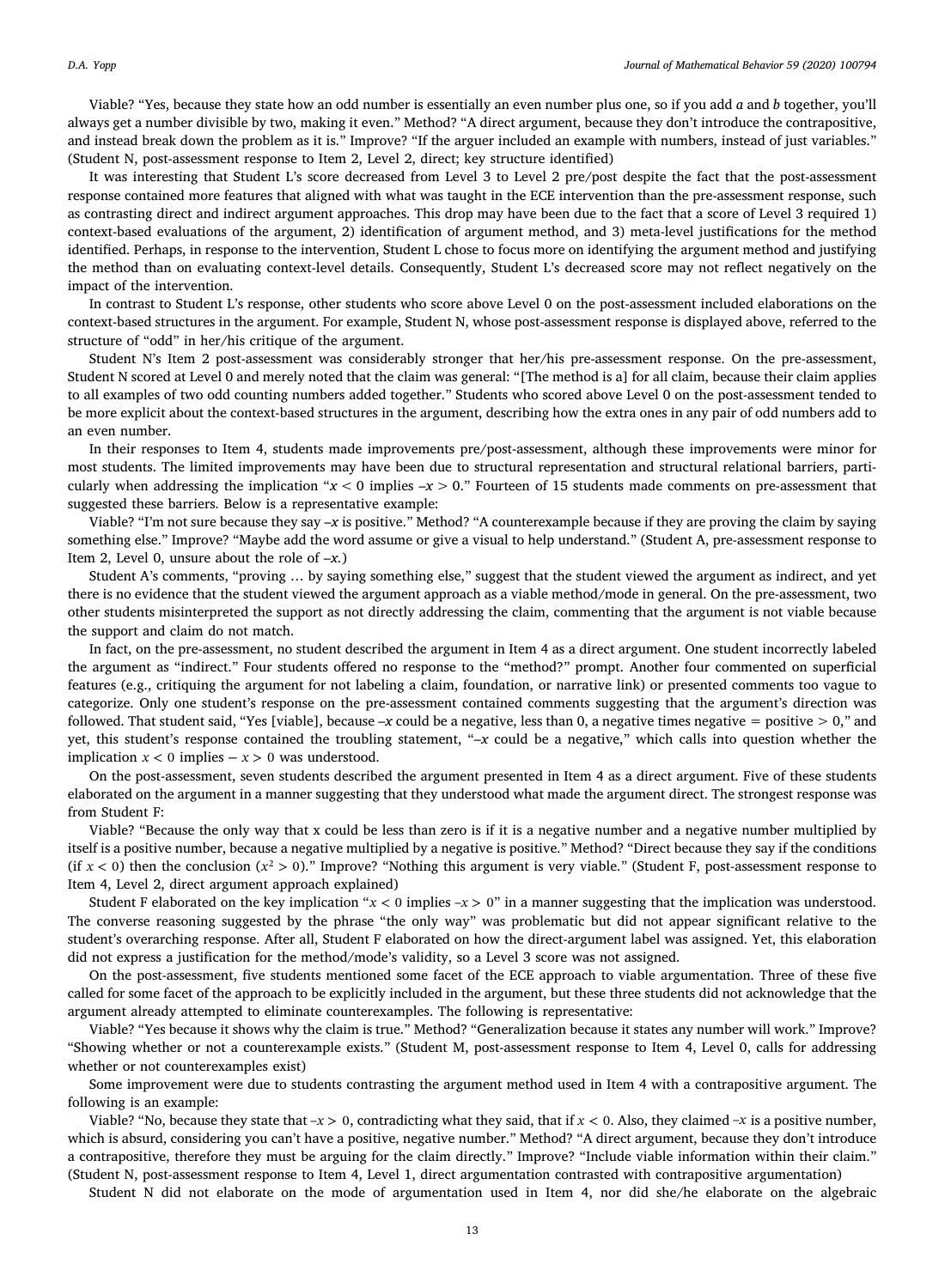transformations found in the argument. Yet, Student N contrasted the argument approach found in Item 4 with arguments for the contrapositive, which at first glance made her/his post-assessment response appear superior to her/his pre-assessment response, where she/he wrote, "I truly have no idea what to do." However, on the post-assessment, Student N also wrote two statements—"they claim that –x is a positive number, which is absurd," and "contradicting what they said [earlier]"—which created doubts about whether Student N followed the mode of argumentation beyond noting that the argument started with the conditions and ended with the conclusion. These doubt-raising comments prevented her/his post-assessment score from rising above a Level 1.

Structural representation/relation barriers remained on the post-assessment. Some students improved their scores by identifying the argument approach correctly as a direct argument but still expressed these barriers. Student L's response below was an example of these issues. Student L appeared to follow much of the argument, but her/his request for more explanation for why − *x* is positive suggested that this implication was not understood:

Viable? "I think the argument is viable. I think it is viable because it proves that no matter what *x* equals,  $x^2$  will always be greater than 0." Method? "The arguer is using a direct argument. I think they are using a direct argument because the foundation is directly arguing for the original claim." Improve? "It would make it more viable if they explained why –*x* must be a positive number." (Student L, post-assessment response to Item 4, Level 2, direct argument label; structure representation and relation barriers)

#### 6.4. Summary of results

As noted in previous sections, on the pre-assessment, over a third of students critiqued the contrapositive arguments for not addressing the original claim or not addressing the mathematical objects in the claim, and no student recognized the indirect arguments presented as using a valid method/mode of proof. The pre-assessment results were surprising, given that the students had received instruction on contrapositive proving/argumentation (and the ECE approach, briefly) prior to the assessment.

After the intervention, over half the students correctly distinguished direct arguments from indirect arguments, labeling the indirect arguments correctly as indirect, contrapositive, or both. On the post-assessment, more than a third of the students made comments contrasting indirect arguments and direct arguments in response to at least one of the three prompts on at least one item. These students elaborated on the approach sufficiently to conclude that the students understood how indirect arguments/proofs eliminate the possibility of counterexamples to a generalization.

The current study also provided evidence that students' abilities construct an contrapositive-like argument can be improved with sufficient experience describing counterexamples to generalizations. In response to pre-assessment Item 1, only two students addressed alternatives to at least part of the conclusion of the claim. No student constructed a contrapositive argument, and nearly all students made a converse error.

On the post-assessment, over half the students constructed an argument that had features of indirect argumentation/reasoning, such as considering what occurs when one part or all the conclusion is not met. Students either argued that "not the conclusion implies the conditions do not occur" or constructed an argument for a logically equivalent form,  $ab = 0$  and  $a \neq 0$  implies  $b = 0$ . Argument approaches for alternative forms of conditional claims, such as those with "or" in the conclusion, were not introduced in [Project 1]/ECE interventions. It is plausible that students whose responses appeared to address an alternative form were in fact considering cases of not the conclusion to the original claim.

Overall, only a few students explicitly constructed descriptions of possible counterexamples to the claim in Item 1, but about half of the students discussed whether their argument eliminated counterexamples. These findings support an assertion that the ECE approach can improve at least some Grade 8 students' ability to construct contrapositive arguments.

Finally, the current study also provides evidence that students' abilities construct meta-level validations of contrapositive arguments can be improved with sufficient experience describing counterexamples to generalizations. On the pre-assessment, viable validations of indirect arguments were nearly absent, and only few students made meta-level comments about the direct arguments presented. On post-assessment, approximately one-third of the students gave responses with meta-level comments that justified contrapositive approaches to at least one item. One negative finding came from the student who critiqued every argument for not explicitly using the ECE approach, an unintended effect of the intervention.

### 7. Discussion

Students' difficulties with contrapositive proof/proving are well documented. (e.g., [Antonini & Mariotti, 2008;](#page-15-1) [Yopp, 2017\)](#page-15-14). Yet research is lacking on classroom-based interventions for improving students' ability to recognize, use, understand, and validate contrapositive arguments/proofs and to contrast the methods/modes with other methods of proof [\(Stylianides et al., 2017\)](#page-15-8). Studies of interventions that improve students' understanding and use of proof/proving methods are needed [\(Stylianides et al., 2017](#page-15-8)).

The current study provides evidence that students' abilities to judge the direction of an argument can be improved with sufficient experience describing counterexamples to generalizations. Yet, it should be noted that most of the students whose responses improved pre/post assessment did not use the ECE approach explicitly or verbatim. It is not known whether these students mentally considered descriptions of possible counterexamples and reflected on whether examples satisfying these descriptions were eliminated. It is possible that students used the approach mentally without recording their mental activities on the assessment. However, it is also possible that the ECE approach helped students learn about contrapositive argumentation and its validity but did not become a strategy for assessing or constructing arguments. Either way, experiences with the ECE approach resulted in improved scores on indirect, and direct, argument items.

Distinguishing a direct argument from an indirect argument can be rather rote. A student might correctly identify an argument as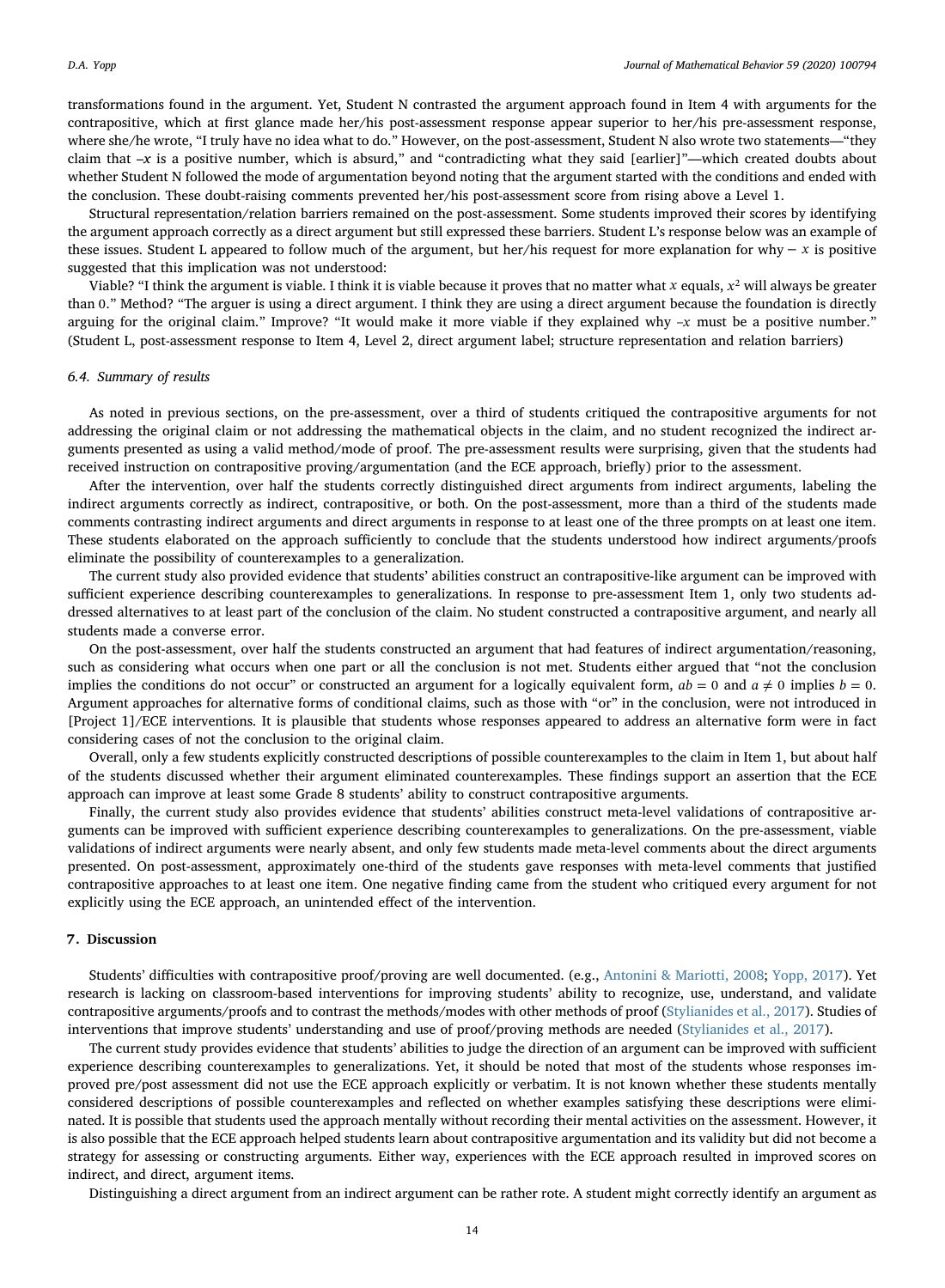an indirect because the argument addresses objects that are "not the conclusion" of the claim. Yet it should not be overlooked that students in this study who scored above Level 1 often went beyond simply distinguishing contrapositive arguments from direct arguments. These students applied criteria for judging whether a contrapositive argument was viable, such as whether all cases were addressed and whether counterexamples were eliminated, and at times, students explained why the argument eliminated counterexamples in the context of the claim.

This discussion brings to the forefront the question of how much experience with indirect reasoning activities is needed for eighthgrade students to improve their contrapositive reasoning. The ECE intervention included more activities involving indirect argument and the ECE justification scheme than the [Project 1] intervention. During the ECE intervention, students developed numerous descriptions of possible counterexamples to conditional claims and descriptions of possible counterexamples to the original claim and its contrapositive. Students compared the descriptions and the sets the description determined. During [Project 1] these activities only occurred in a few places, where the content standards called for a topic that aligned well with indirect argument (e.g., proving the converse of the Pythagorean Theorem).

One finding that may be important to future researchers is the association between student improvements in response to the intervention and student past mathematics achievement. Students who saw the best improvements were already proficient or advanced in mathematics, which may explain some of the success. In general, student with low-levels of mathematics achievement saw little or no improvement in response to the intervention.

Future research might address why low-achieving students tended not to improve knowledge, practice, and skill in response to an intervention. As noted in the findings, I observed that the low-achieving students expressed difficulties with the content of the tasks, including difficulties understanding the mathematical objects in the claims and their support and difficulties navigating the representations and transformations on these representations. Moreover, informally, and perhaps anecdotally, I noted that the lowachieving students had difficulty maintain focus and engagement during the intervention and were resistant to writing explicit descriptions of counterexamples using the connectives "and" and "but," which were encouraged during the intervention when describing the possible counterexamples to a claim. It is possible that proficient or advanced status, as determined by mathematics achievement assessments, is a proxy for levels of engagement.

## 8. Limitations

This was a case study of one class in one special learning environment, not generalizable to other learning environments. Like other case studies, it demonstrates possibilities for future research in different contexts.

Another limitation is that the same assessment was used pre- and post-ECE. No validated assessments existed, and the sample was insufficiently large to equate pre- and post-ECE scores on two different assessments. The use of the same assessment might explain some students' improvements.

## 9. Conclusion

In response to the research question—In what ways do a group of students enrolled in eighth-grade mathematics (U.S. system, age 13) change their contrapositive reasoning in response to the ECE intervention?—I found that, post-intervention, students improved their ability to distinguish indirect arguments from direct arguments, and many students acknowledged the validity of indirect arguments. Some of these students could communicate meta-level justifications for the approach. Barring a few exceptions, proficient or advanced students made progress toward the intervention's goals. Post-assessment, more students constructed a viable indirect argument for a generalization, than on the pre-assessment, and more students correctly identified direct and indirect arguments. However, only one student explicitly used the ECE approach to construct his/her argument. Others may have developed descriptions of possible counterexamples mentally when developing their arguments but did not explicate the approach.

I found that over half the students used the ECE standard for proof to critique at least one argument presented on the postassessment. Several used the standard effectively to critique both direct and indirect arguments. Yet students who presented responses on the post-assessment at levels above 0 did not always use the ECE approach explicitly. While, an explicit description of the collection of all possible counterexamples was key to ECE approach, these explicit descriptions were not always found on high-level responses. Perhaps, the ECE intervention was effective in getting many students to use and validate contrapositive approaches, but the explicit use of the ECE approach was not viewed as critical by students as they constructed or critiqued arguments.

Students' past and concurrent mathematics achievement was associated with their use and understanding of the ECE approach and indirect arguments on the assessments. Low-achieving students did not use the approach, or did not use it correctly, and did not improve their scores, but they also appeared to have difficulty negotiating intervention tasks and assessment items in general. It is unknown whether the ECE approach was accessible and useful to these students, because too often low achieving students' activities were confounded by errors and misunderstandings unrelated to the ECE approach. The other low-achieving students in the larger group made comments during the intervention and on the assessments expressing difficulty understanding the content of the claims and the algebraic manipulations in the claims' supports. Future studies might explore ways to improve students' use of the ECE approach as an explicit strategy for developing or critiquing an argument in design studies. Other studies might explore the ECE approach with lower-achieving students in mathematical contexts more accessible to them.